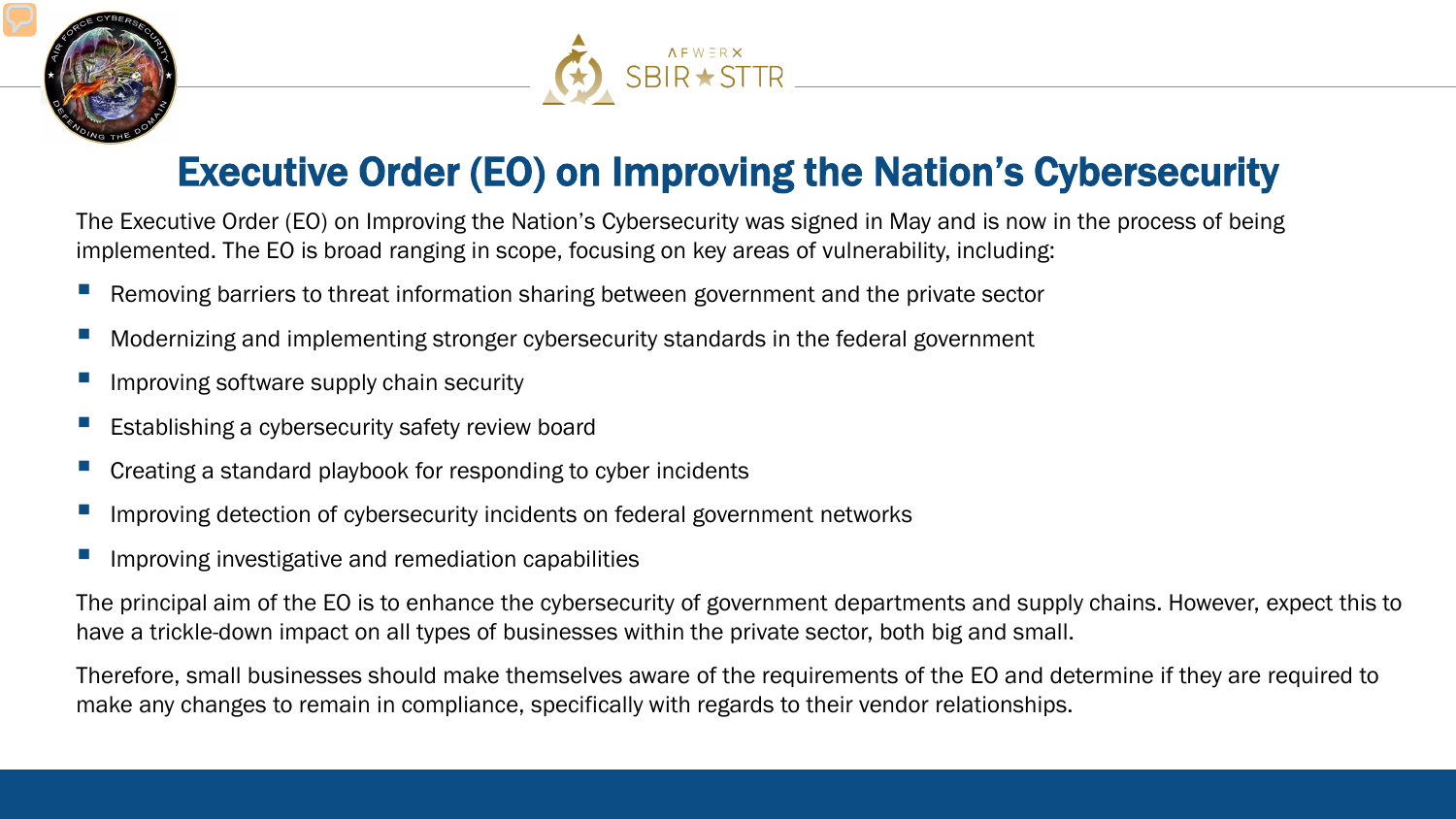The object to minner. Mirror object to mirror ...er op

Wirror\_mod.use\_x<br>Wirror\_mod.use\_x = True<br>Mirror\_<sup>mod.use v</sup> = True  $\begin{array}{rcl} \text{LTKKOR} \end{array} \begin{array}{rcl} \text{LTKKOR} \end{array} \begin{array}{rcl} \text{LTKKOR} \end{array} \begin{array}{rcl} \text{LITROP} & \text{LITROP} \end{array} \begin{array}{rcl} \text{LITROP} & \text{LIGR} \end{array} \begin{array}{rcl} \text{LITROP} & \text{LIGR} \end{array} \begin{array}{rcl} \text{LITROP} & \text{LIGR} \end{array} \begin{array}{rcl} \text{LIGR} \end{array} \begin{array}{rcl} \text{LIGR} \end{array}$  $\begin{array}{rcl} \text{irror \_mod, use} & = & \text{irre} \\ \text{irror \_mod, use} & = & \text{False} \\ \text{operation} & = & \text{Mirepos} \\ \text{irror \_} & = & \text{Mirepos} \end{array}$ **Operation** == "MIRROR\_Y"<br>**IPPOP\_mod.use x** = False **Exaction** == "MIRROR\_Y"<br>**Exaction** = "MIRROR\_Y"<br>**Exaction** = False  $\frac{mod \cdot use_x}{irror\_mod \cdot use_y} = \frac{False}{True}$  $\frac{1}{2}$  From  $\frac{\text{mod use } y}{1 - \text{mod use } z}$  = Frue **Operation == "MIRROR\_Z":**<br><u>IFror mod.use : "MIRROR\_Z</u>"; **Trior\_mod.use\_x = False**<br>**Trior\_mod.use\_x = False**  $k$  Profilmond.use  $x = False$ <br> $k$  Profilmond.use  $y = False$  $Irror_modeluse_y = False$ 

**election at the end -add** \_ob.select= 1 er\_ob.select=1 ntext.scene.objects.activ "Selected" + str(modifier  $irror_ ob. select =  $0$$ bpy.context.selected\_ob ata.objects[one.name].sel

int("please select exactly

OPERATOR CLASSES -----

### AN OFFERING IN THE BLUE CYBER SERIES:

# NIST SP 800-171 Encryption Requirements Overview & Encryption Primer Presented by the DCMA DIBCAC ASSESSMENT TEAM

22 February 2022

#19 in the Blue Cyber Education Series

pes.Operator):<br>http://www.to *es.Operator*):<br>( mirror to the selected<br>( mirror mirror\_x" x mirror to the stray<br>edge: mirror\_mirror\_x"

Distribution Statement A: Coordinated by DCMA.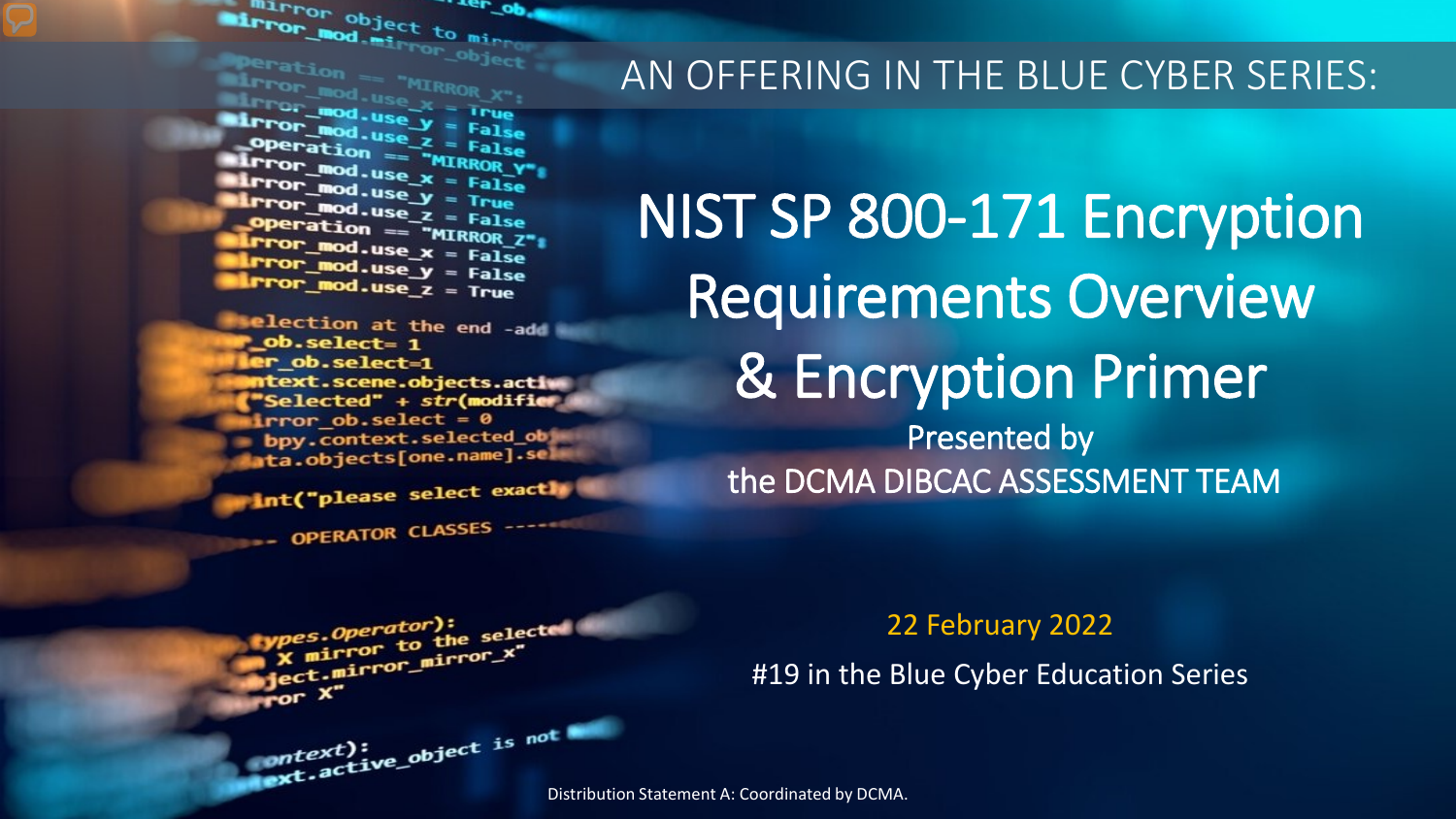

#### DEFENSE CONTRACT MANAGEMENT AGENCY

### **Encryption Requirements in NIST SP 800-171r2**

### Presented By: **William R. Spence**

Defense Industrial Base Cybersecurity Assessment Center (DIBCAC)

February 22, 2022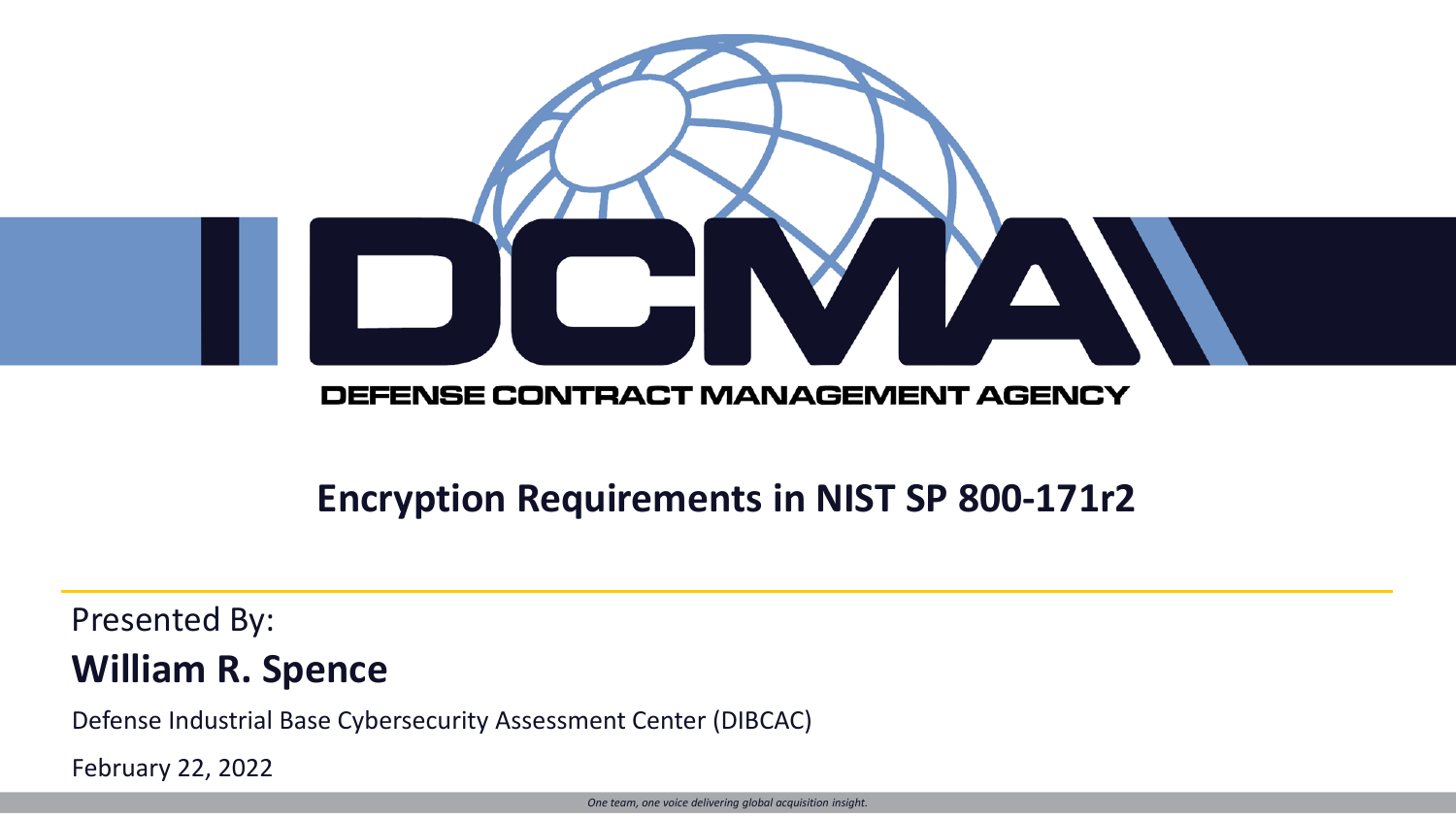



- Confidentiality
- Encryption Basics
- CUI Flow
- Encryption security requirements in NIST SP 800-171
- DIBCAC Assessment Lessons Learned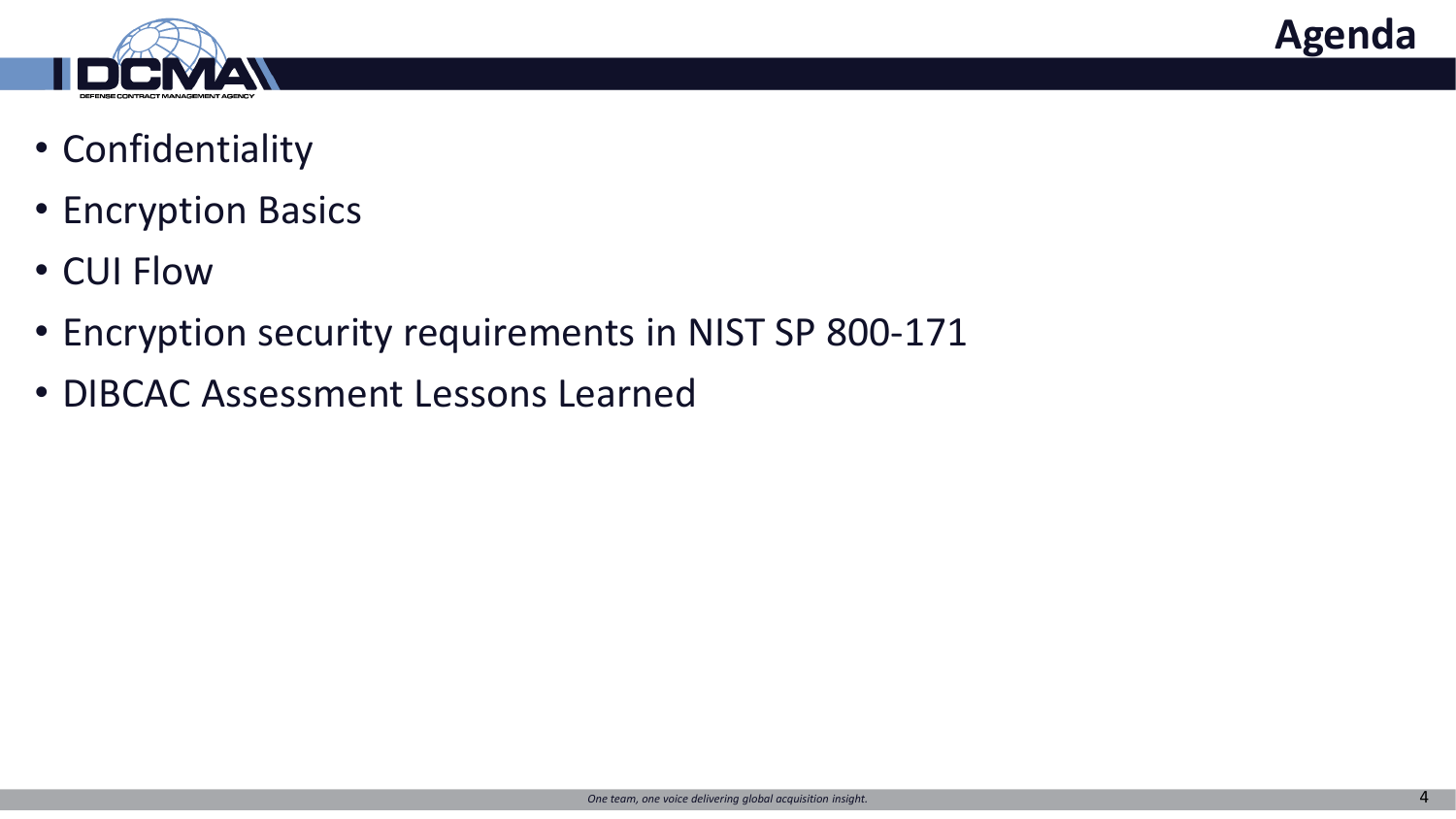5



## • **confidentiality**

• [44 U.S.C., Sec. 3542] Preserving authorized restrictions on information access and disclosure, including means for protecting personal privacy and proprietary information.

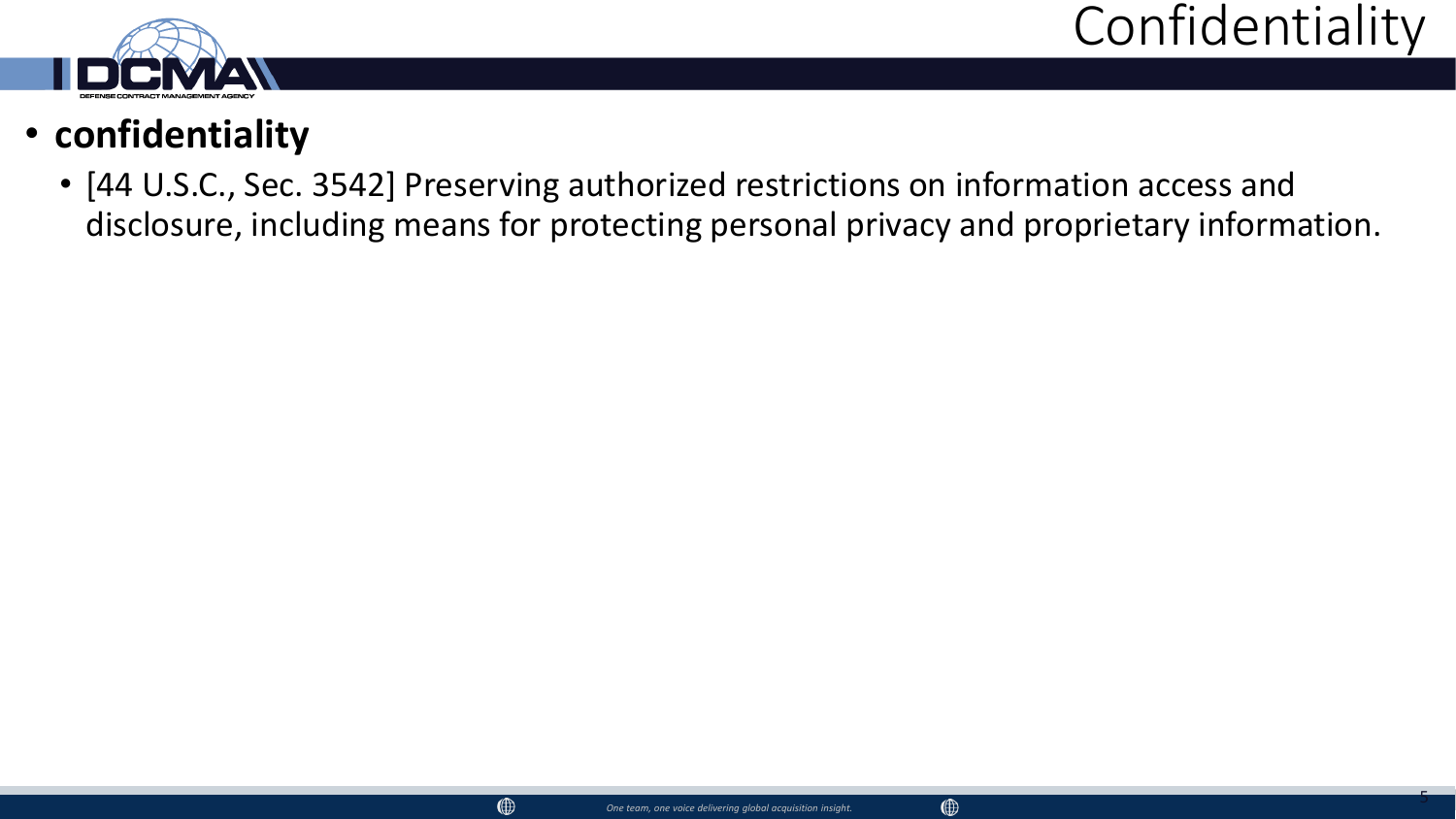

## Encryption Basics

6

### • **Data Encryption**

- Data At Rest
- Data In Use
- Data In Transit
- **FIPS**
- **VPN/IPsec**
- **Encryption Keys**
- **PKI/Certificates**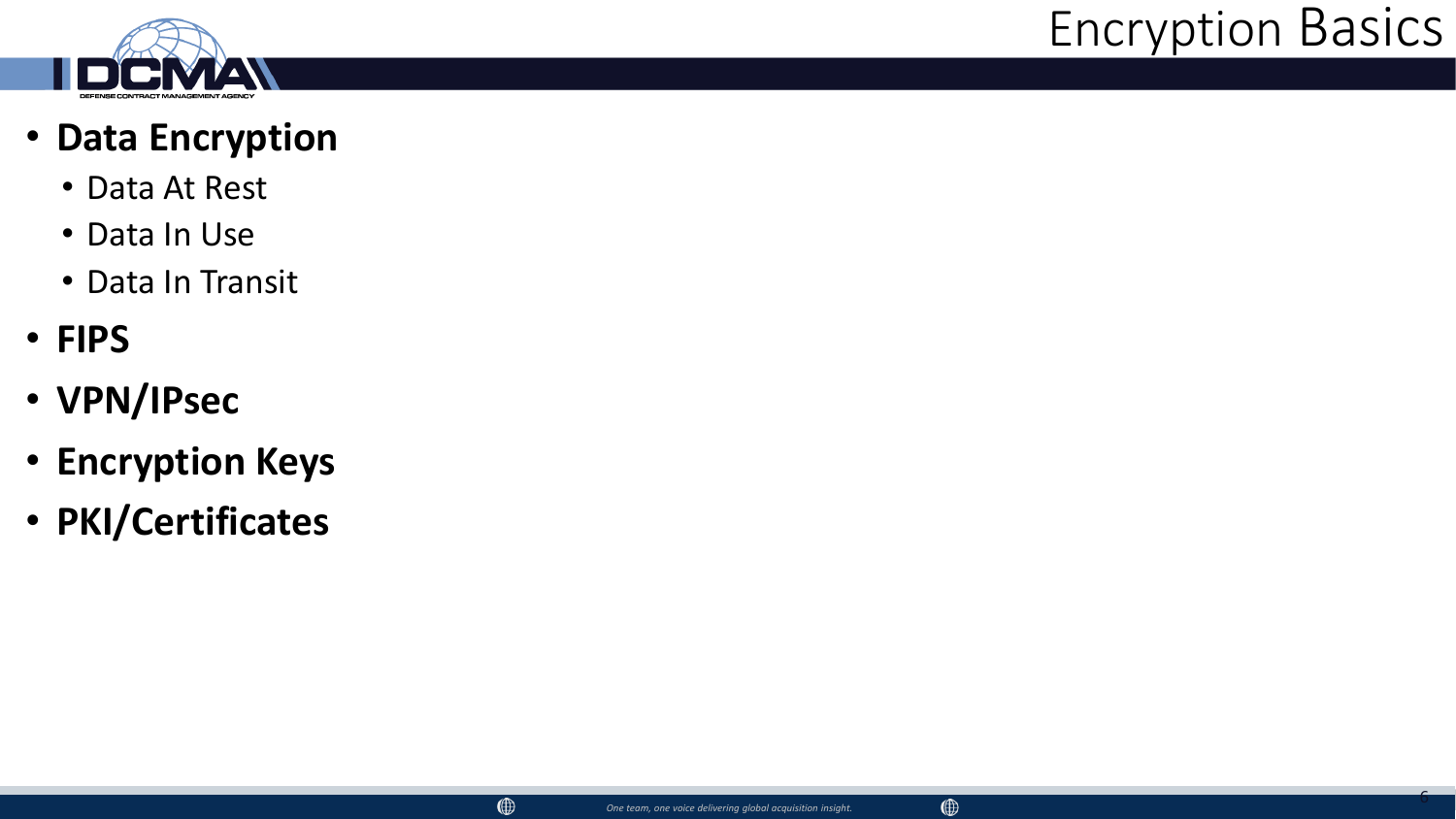7



- **Data at rest**: By this term we mean data that is not being accessed and is stored on a physical or logical medium. Examples may be files stored on file servers, records in databases, documents on flash drives, hard disks etc.
- Types
	- **Full disk encryption or device – Endpoint, Servers, Storage arrays, Mobile Device Management (MDM)**
	- **File-level encryption – Manual, Digital Right Management**
	- **Database Encryption – Whole database, tables, fields**
	- **Media – USB Drives, DVDs**
	- **Container – MDM**
- CUI Flow
	- Defines where will it be stored
- Cloud Considerations
	- Cloud Service provider (CSP) / Managed Service Provider (MSP) controlled
	- Customer Controlled
- Utilizing physical security is an alternative in some scenarios.

- Data centers
- Backups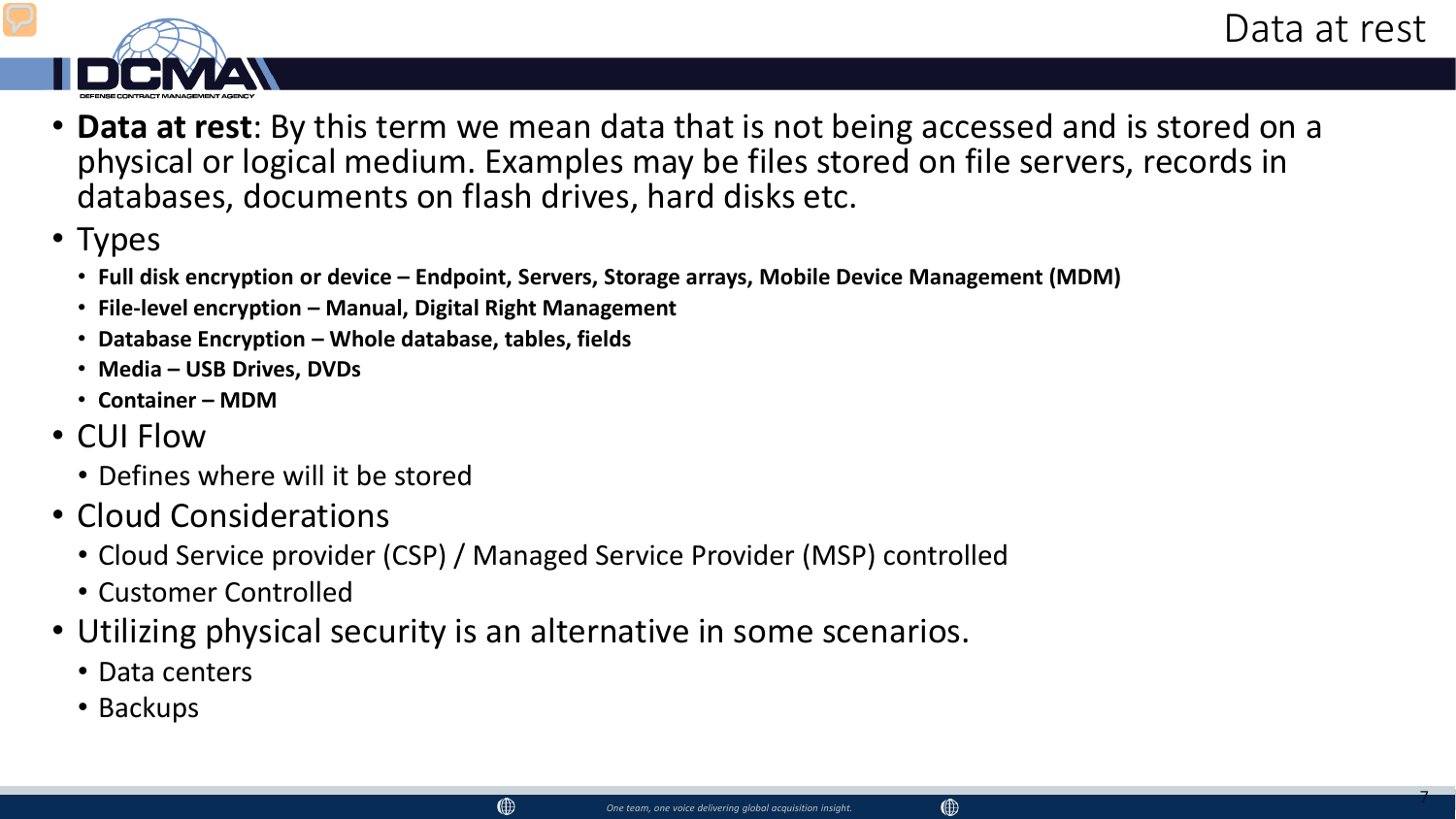8



- **Data in Use**: When it is opened by one or more applications for its treatment or and consumed or accessed by users.
- **Where**
	- Endpoints entering, processing
	- Servers receiving, processing
	- IPS/IDS break and inspect

### • **CUI Flow**

• Defines where it can be processed

### • **Utilizing physical security is an alternative in some scenarios**

- Workspace
- Datacenter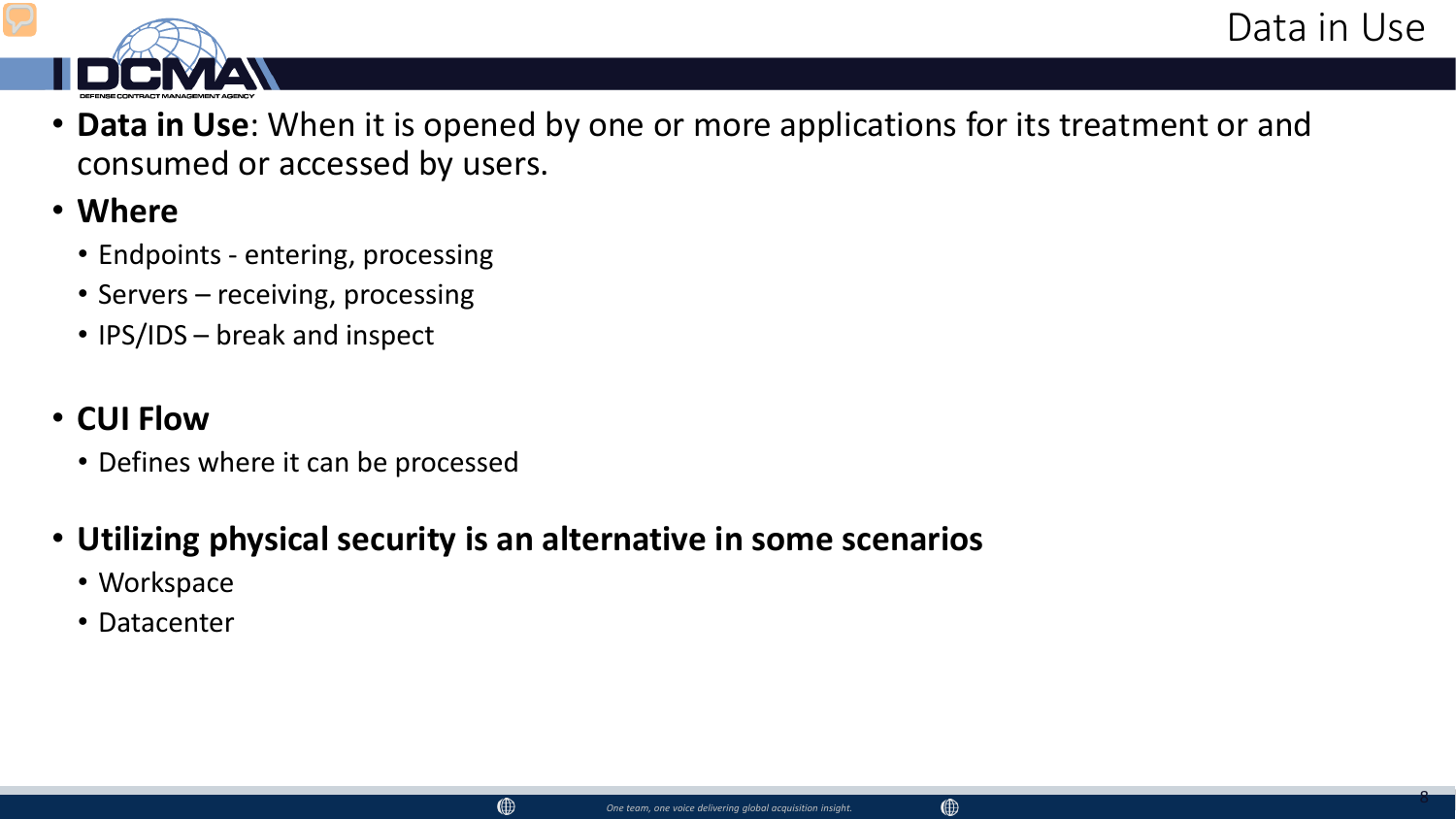

- **Data in Transit**: Data that travels through an email, web, collaborative work applications such as Slack or Microsoft Teams, instant messaging, or any type of private or public communication channel. It's information that is traveling from one point to another.
- **Types**
	- Email
	- Web Services / Cloud Services
	- File servers
	- Physical Media
- **CUI Flow**
	- Defines how the CUI is received, where it us used, and how it is sent
- **Utilizing physical security is an alternative in some scenarios.**
	- Local networks
	- Physical Media

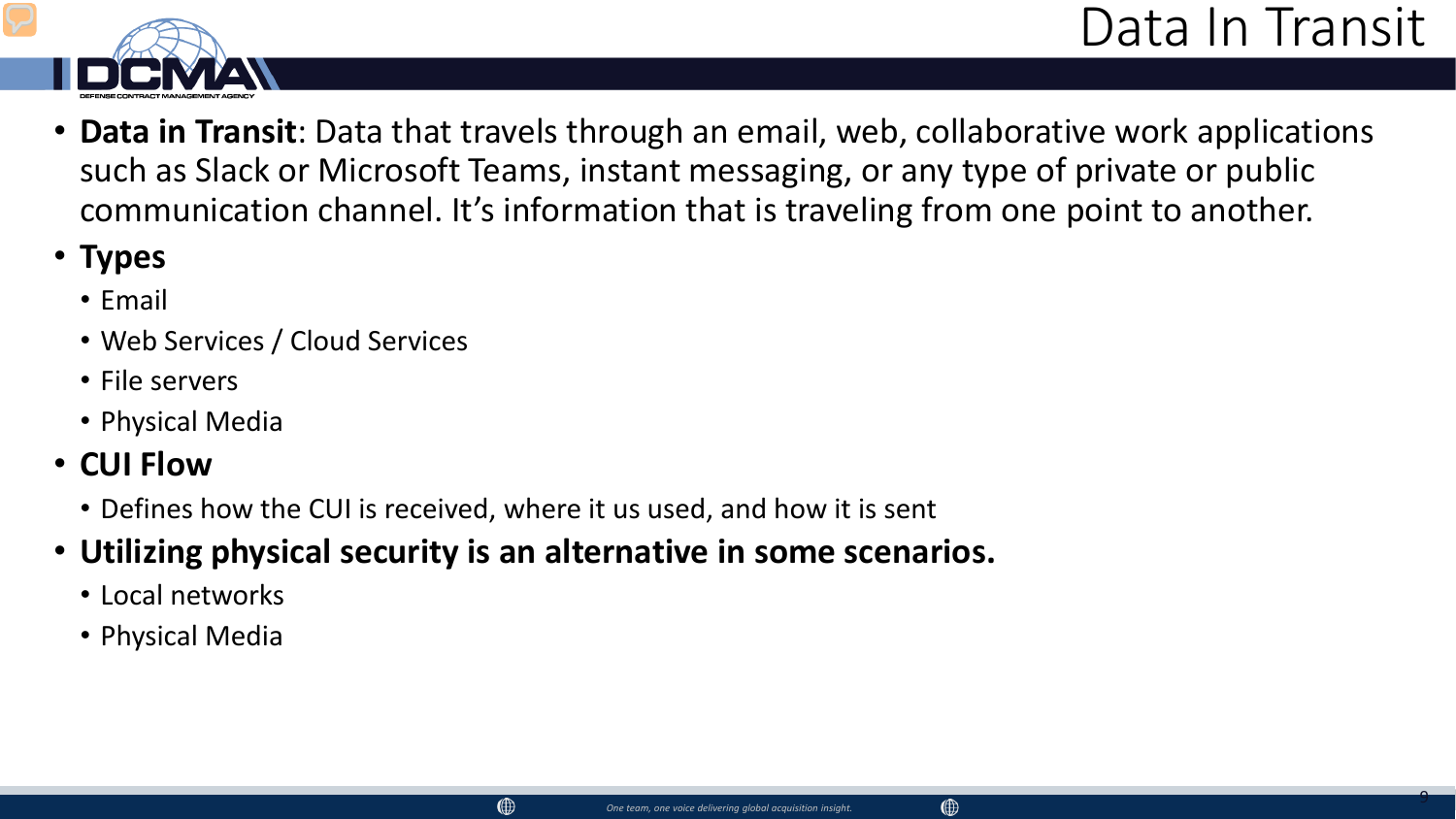



- **The Federal Information Processing Standard 140-2 ([FIPS 140-2\)](https://www.corsec.com/fips-140-2/) is a U.S. and Canadian co-sponsored security standard for hardware, software, and firmware solutions.**
- **[Cryptographic Module Validation Program | CSRC \(nist.gov\)](https://csrc.nist.gov/Projects/cryptographic-module-validation-program/validated-modules/Search)**
- **Know the difference**
	- Validated
	- Approved
	- Compliant

### • **Plan for the Future**

- March 22, 2019 FIPS 140-3 Approved
- *September 22, 2026 - All FIPS 140-2 certificates are placed on the Historical List*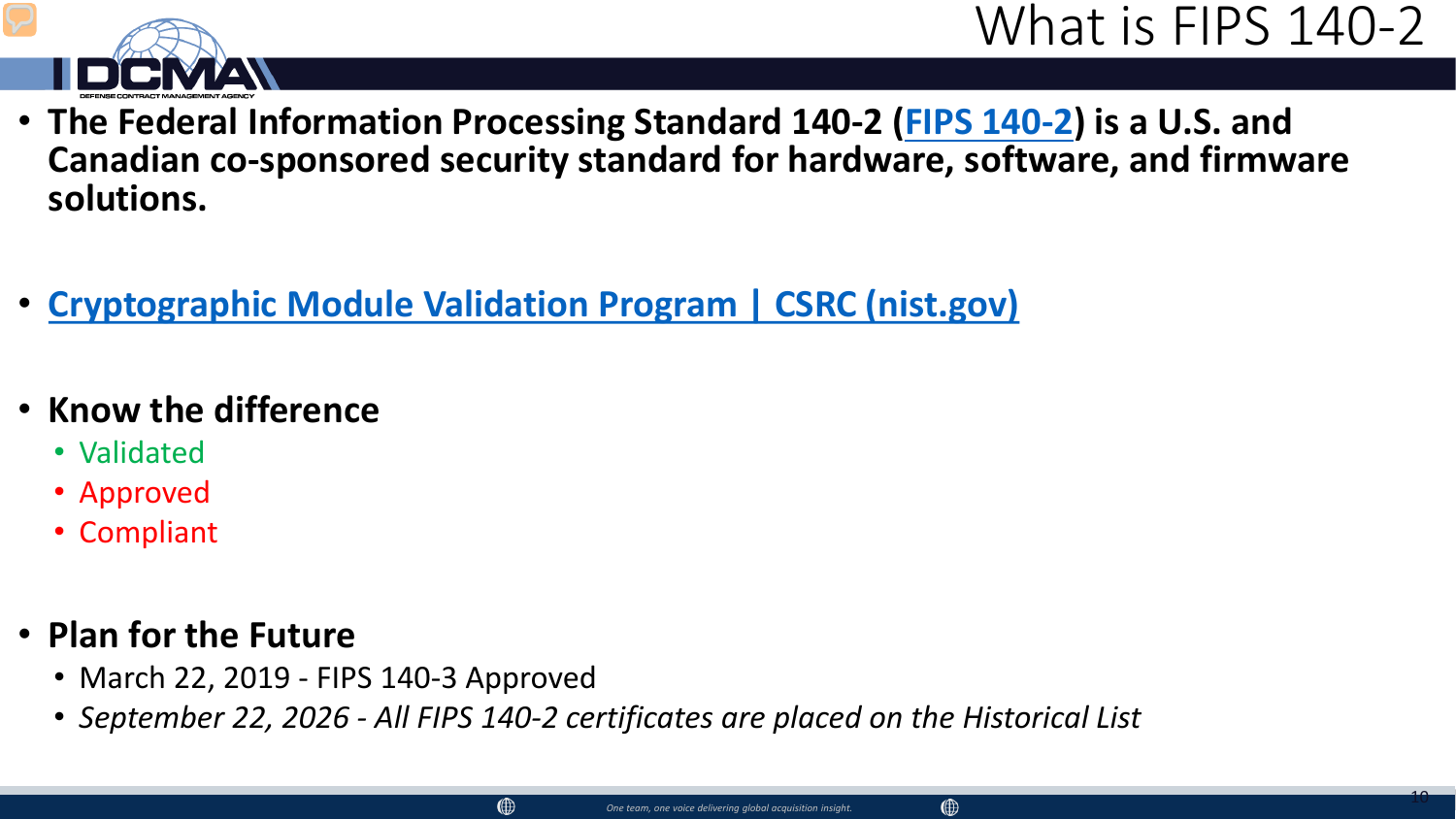



- **In Transit**
- **Types**
	- IPSEC is a group of protocols that are used together to set up encrypted connections between devices
	- VPN A virtual private network (VPN) is an encrypted connection between two or more computers,
	- [Hypertext Transfer Protocol Secure \(HTTPS\)The](https://en.wikipedia.org/wiki/Transport_Layer_Security) communication protocol is encrypted using Transport Layer Security (TLS)
	- sFTP SSH File Transfer Protocol is a secure file transfer protocol. It runs over the SSH protocol

## • **CUI Flow**

• Defines how data comes in and goes out of an environment and when a VPN / IPSEC / HTTPS would be used for protection.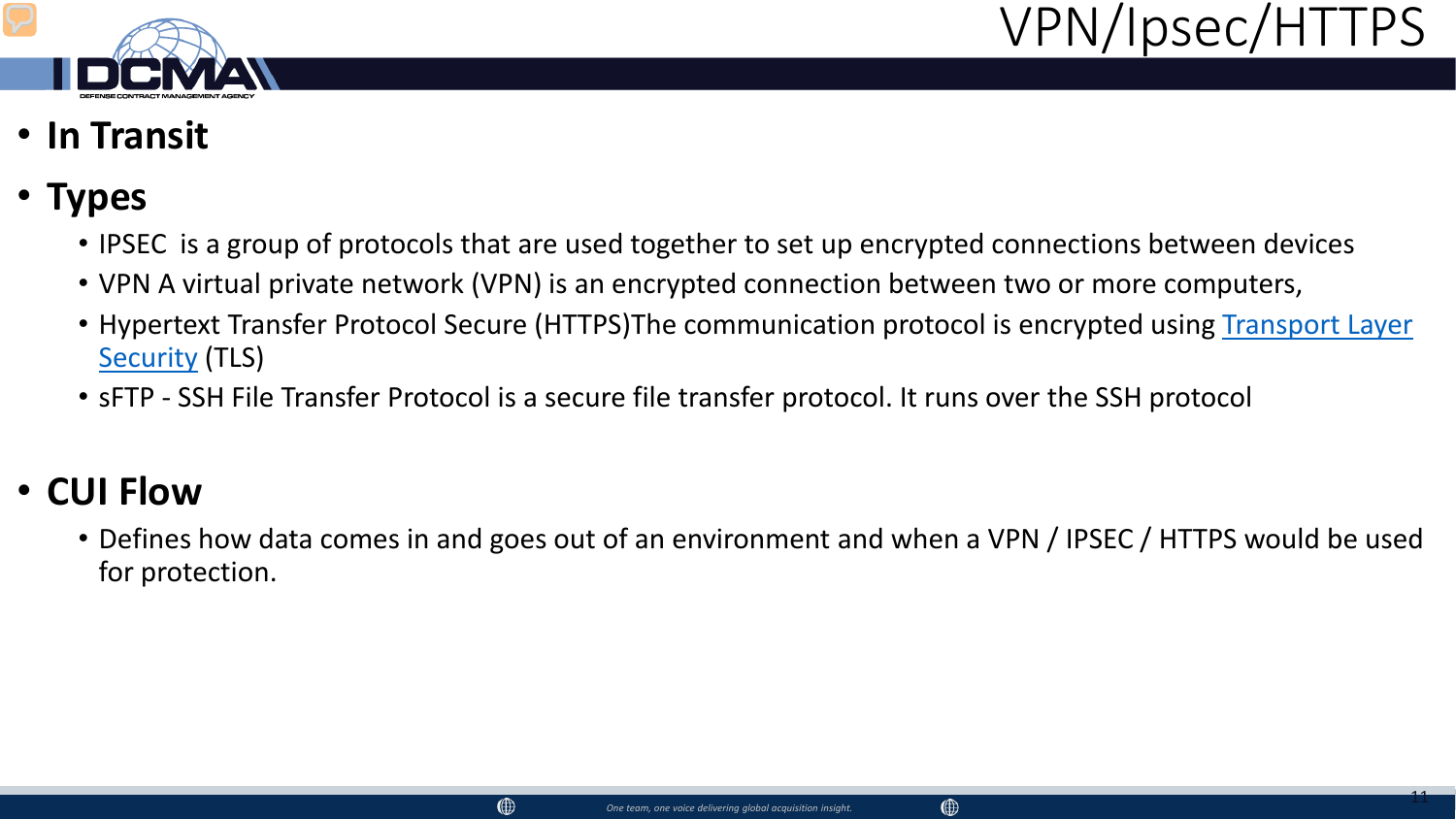

- **In Transit / At Rest**
- **Types**
	- Email Used to protect (Encrypt) data "In Transit"
	- Multi-Factor Authentication Used to provide access control for "In Use"
	- Endpoint Authentication Used to provide access for devices "In Use"
	- Endpoint / Device Encryption Used to Encrypt "At Rest"
	- VPN / IPSEC / HTTPS Used to Encrypt "In Transit"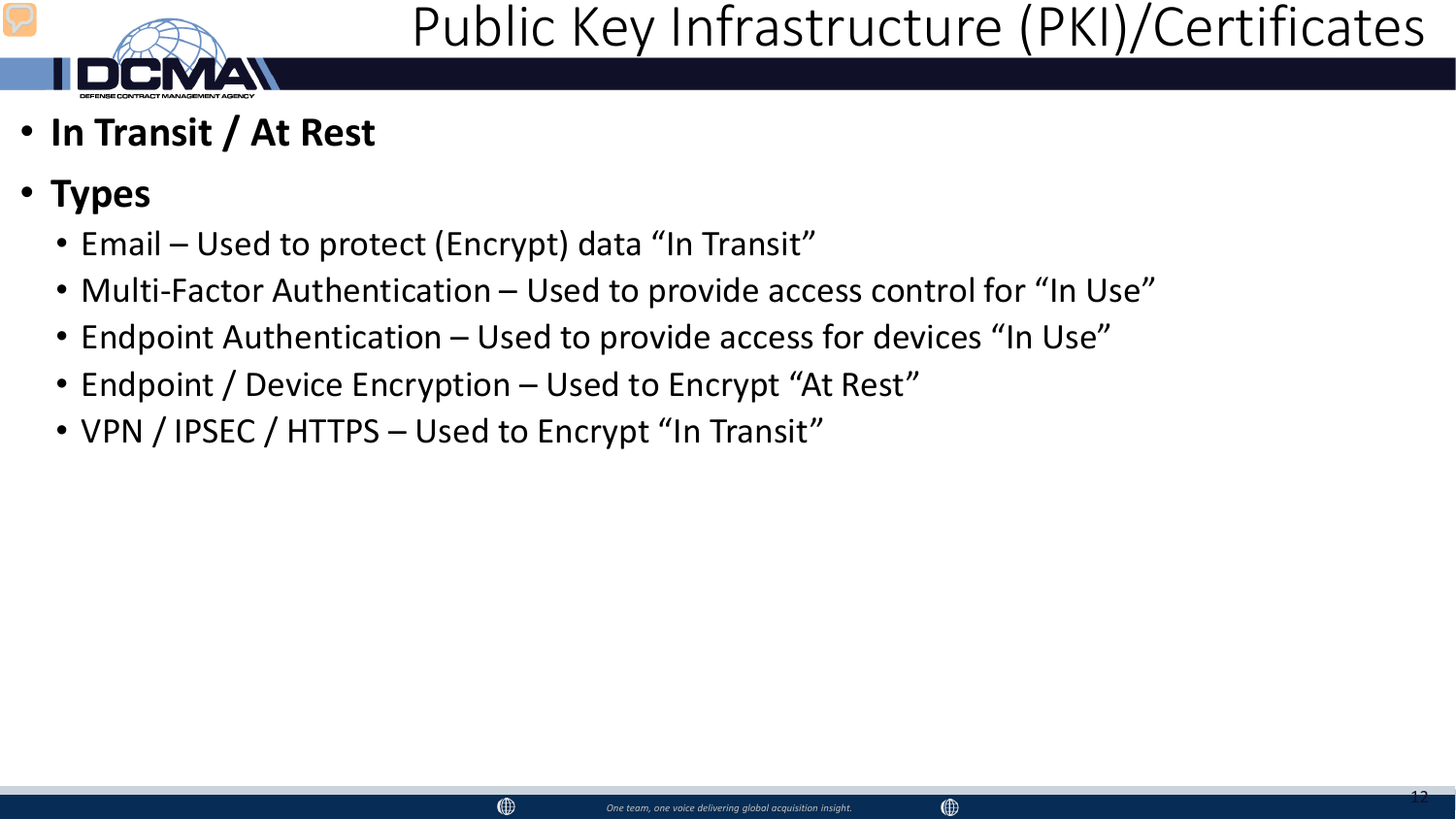### • *This is the most important step*

- What CUI is used
- How does it come in (In Transit)
- How is it processed (In Use)
- How is it stored (At Rest)
- How does it go out (In Transit)
- **3.1.3 -** Control the flow of CUI in accordance with approved authorizations.
	- *3.1.3[a] information flow control policies are defined.*
	- *3.1.3[b] methods and enforcement mechanisms for controlling the flow of CUI are defined.*
	- *3.1.3[c] designated sources and destinations (e.g., networks, individuals, and devices) for CUI within the system and between interconnected systems are identified.*
	- *3.1.3[d] authorizations for controlling the flow of CUI are defined.*
	- *3.1.3[e] approved authorizations for controlling the flow of CUI are enforced*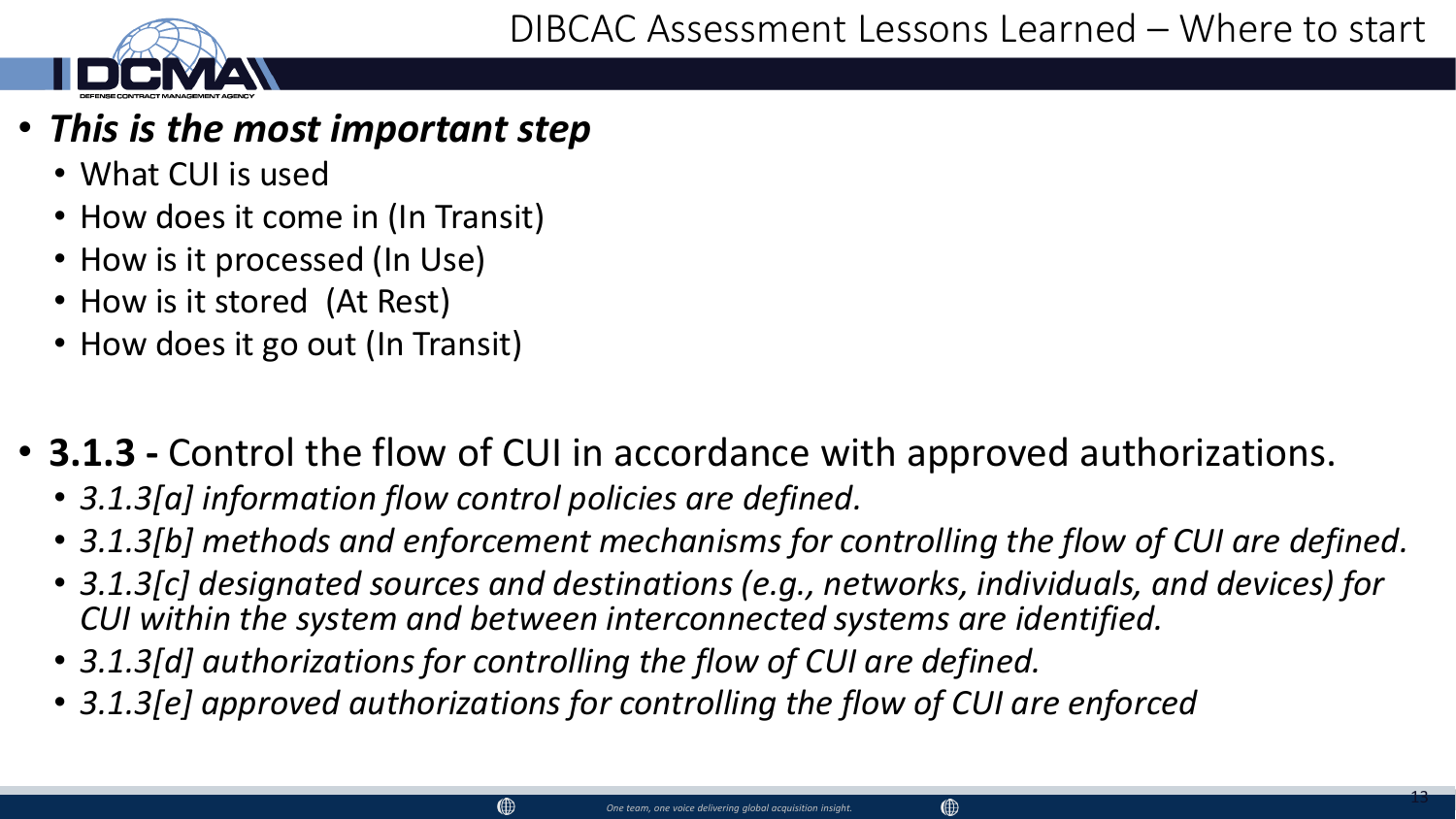



### • *Does your CUI Flow take into account Cybersecurity Capabilities?*

- *Break and Inspect network packet capabilities*
- *Cloud based detonation sandbox's*
- *Anti Malware file submissions*
- *Incident Response providers taking forensic copies*

## • *Does your CUI Flow account for printing*

- *Print Servers*
- *Printer Local Print Job Stores*
- *Communication Protocols*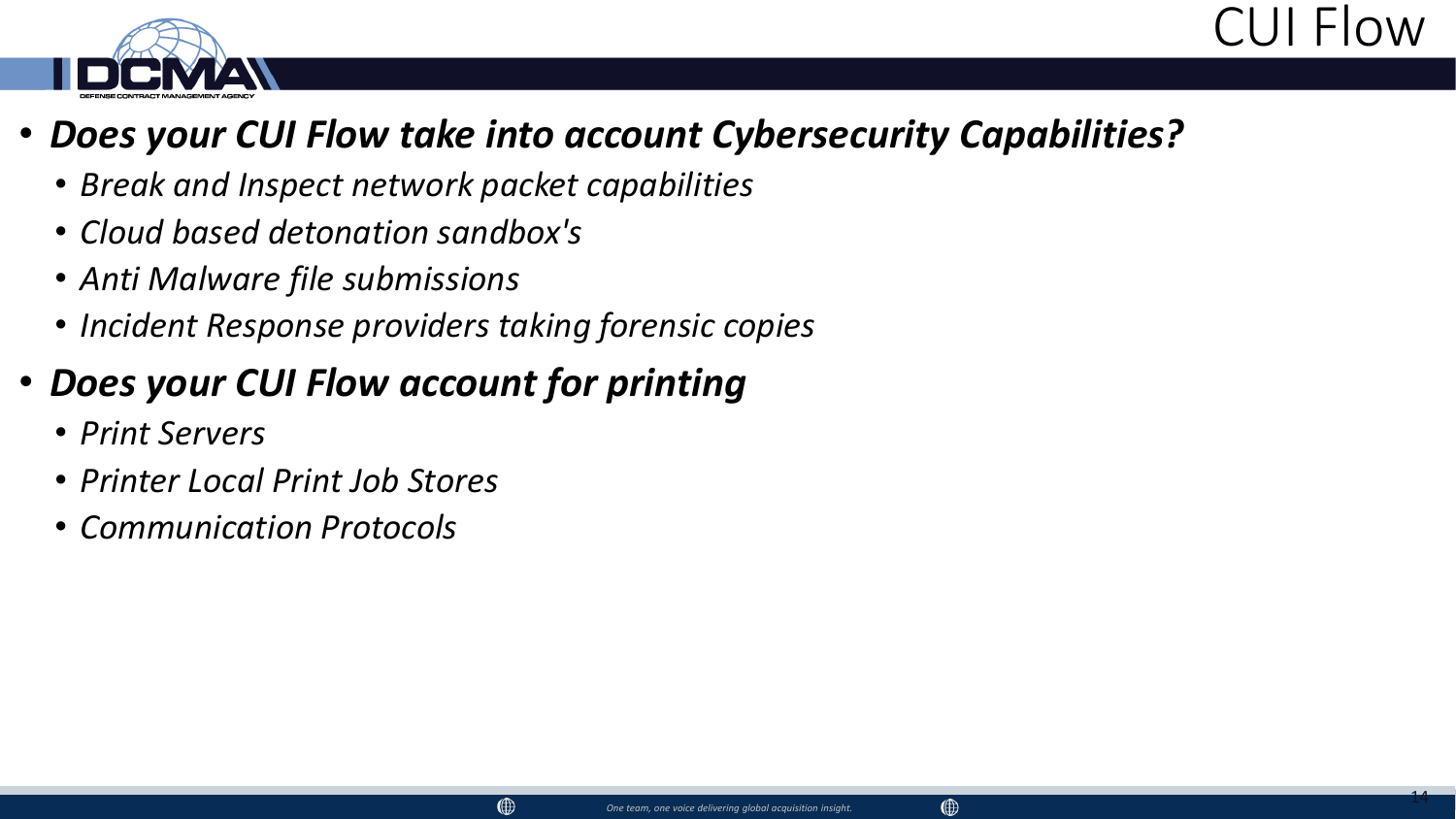

- **In Transit**
- **3.1.13 -** Employ cryptographic mechanisms to protect the confidentiality of remote access sessions.
	- 3.1.13[a] *cryptographic mechanisms to protect the confidentiality of remote access sessions are identified.*
	- 3.1.13[b] *cryptographic mechanisms to protect the confidentiality of remote access sessions are implemented.*

- HTTPS (TLS)
- Encrypted RDP
- VPN / IPSEC
- SSH

## • **Does it need to be FIPS?**

- Depends on your CUI Flow
- **FAQ**
	- Q72, Q73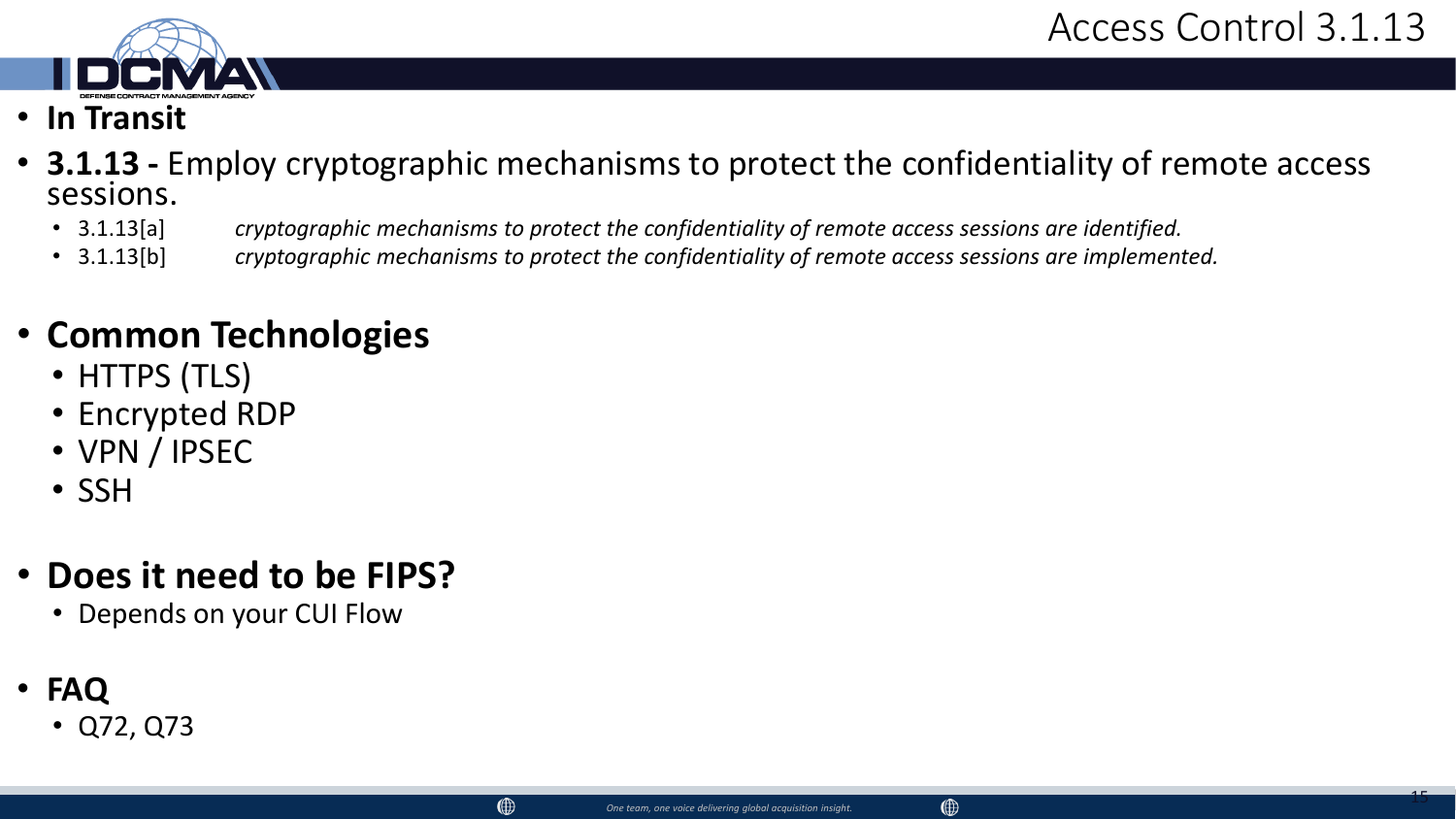

- **In Transit**
- **3.1.17 -** Protect wireless access using authentication and encryption.
	- 3.1.17[a] *wireless access to the system is protected using authentication.*
	- 3.1.17[b] *wireless access to the system is protected using encryption.*

• Wi-Fi Protected Access II (WPA2) [\(pre-shared key](https://en.wikipedia.org/wiki/Pre-shared_key) (PSK) , PKI)

 $\circledcirc$ 

• Wi-Fi Protected Access 3 (WPA3) [\(Simultaneous Authentication of Equals](https://en.wikipedia.org/wiki/Simultaneous_Authentication_of_Equals) (SAE), PKI)

## • **Does it need to be FIPS?**

- Depends on your CUI Flow
- **FAQ**
	- Q72, Q73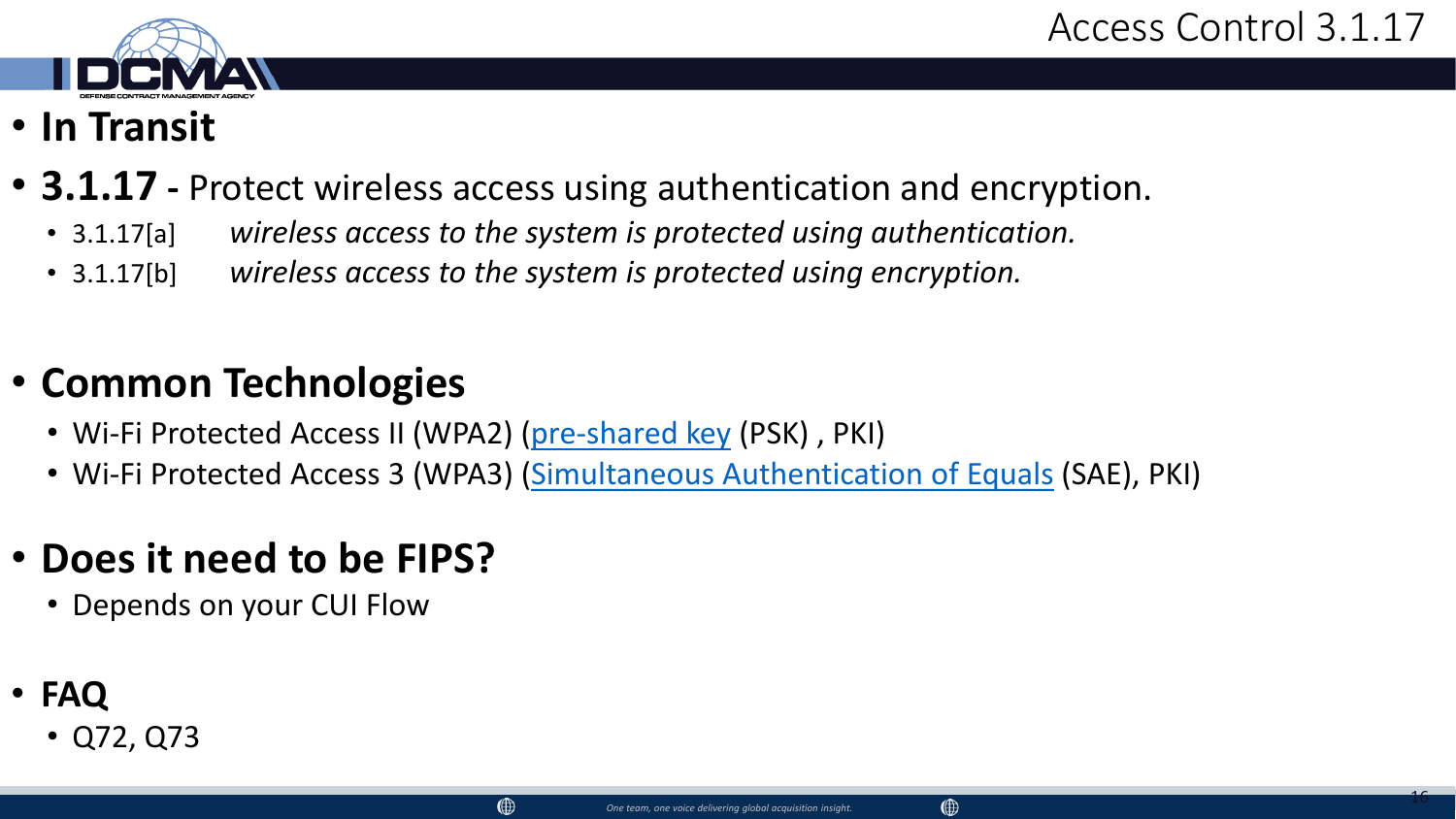

- **In Transit / At Rest / In Use**
- **3.1.19 -** Encrypt CUI on mobile devices and mobile computing platforms.
	- 3.1.19[a] *mobile devices and mobile computing platforms that process, store, or transmit CUI are identified.*
	- 3.1.19[b] *encryption is employed to protect CUI on identified mobile devices and mobile computing platforms.*

- PKI
- Device or Container Encryption
- MDM
- **Does it need to be FIPS?**
	- Yes CUI is involved
- **FAQ**
	- Q72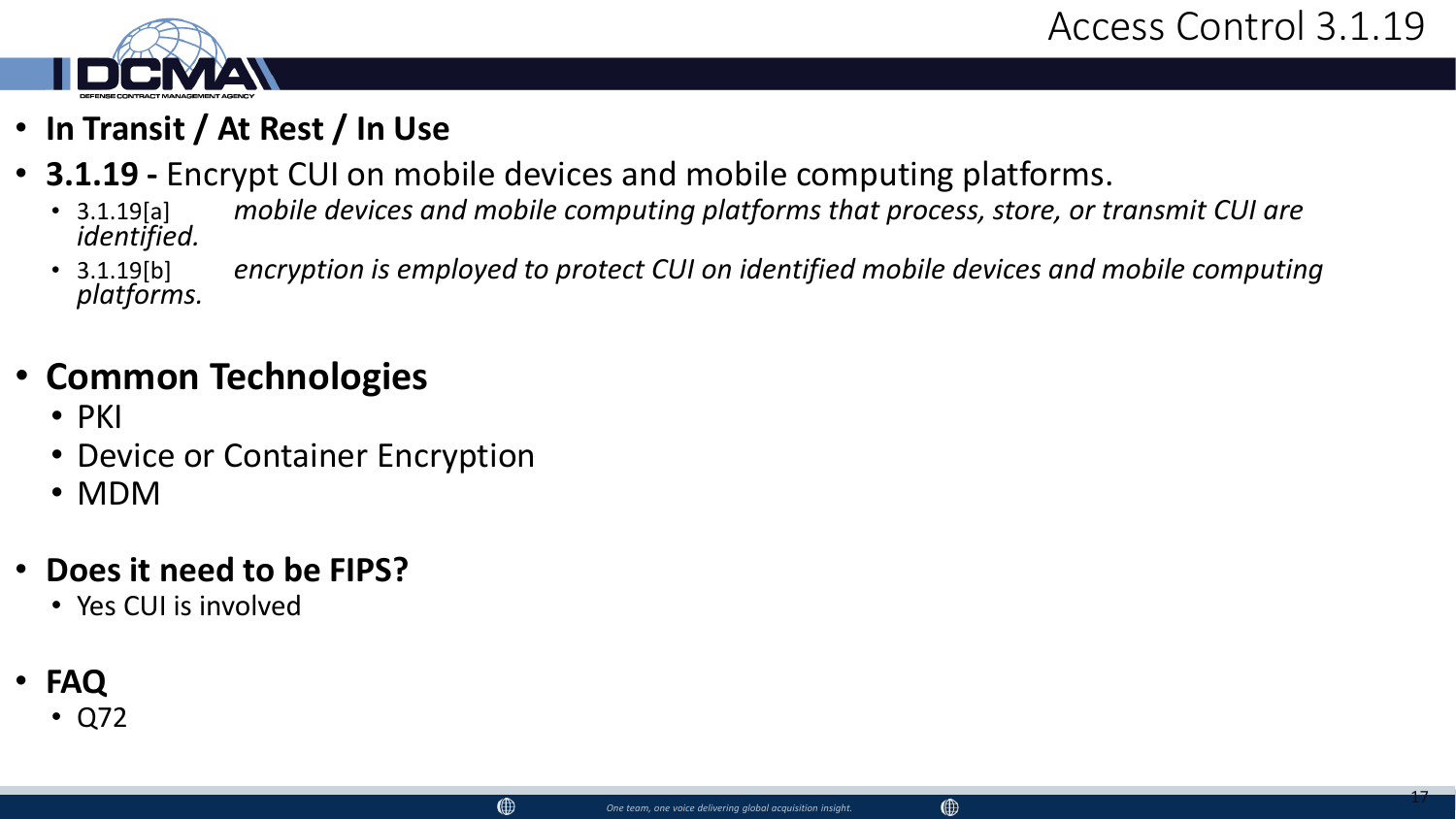

- **3.5.10 -** Store and transmit only cryptographically-protected passwords.
	- 3.5.10[a] *passwords are cryptographically protected in storage.*
	- 3.5.10[b] *passwords are cryptographically protected in transit.*

- Kerberos / IPSEC
- Password Vaults
- PKI
- Password protected file

## • **Does it need to be FIPS?**

- No, the passwords are not CUI
- **FAQ**
	- Q88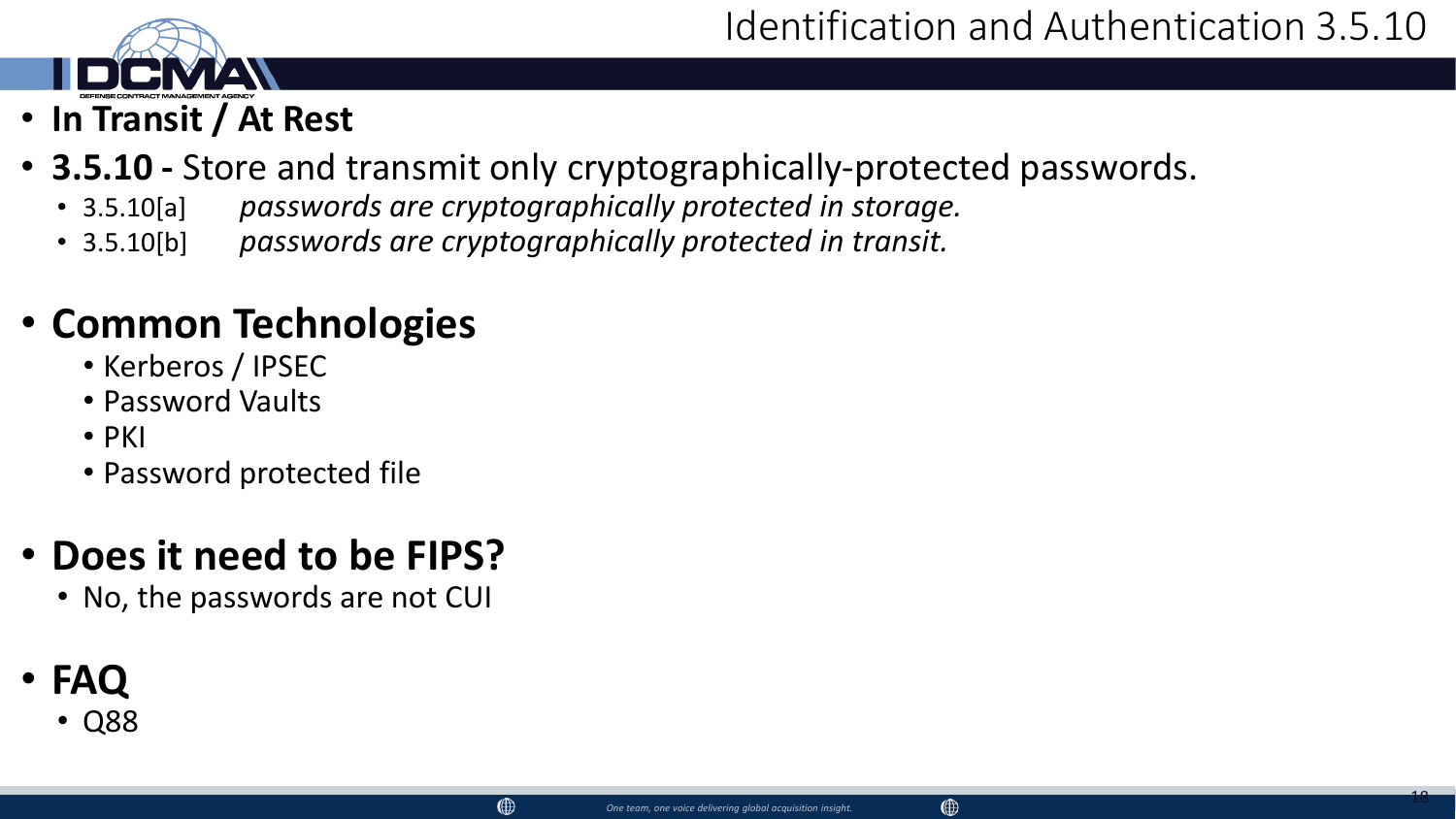

- **In Transit / At Rest**
- **3.8.6 -** Implement cryptographic mechanisms to protect the confidentiality of CUI stored on digital media during transport unless otherwise protected by alternative physical safeguards.

- Encrypted Media
	- USB / DVD
- Physical Controls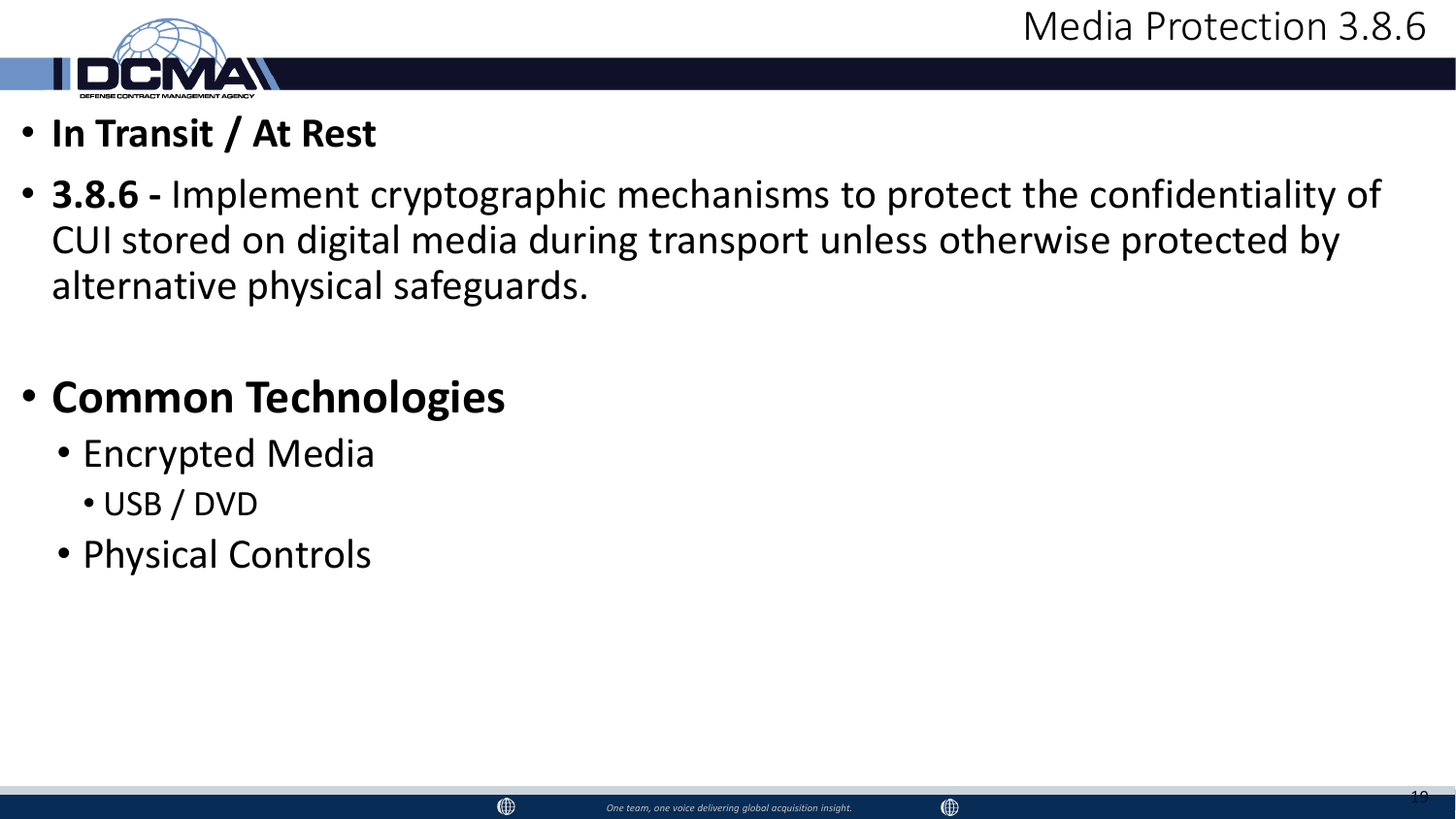

- **In Use**
- **3.13.4 -** Prevent unauthorized and unintended information transfer via shared system resources.

- Encryption during processing
- Encrypted tables

## • **Does it need to be FIPS?**

• Depends on your CUI Flow

## • **Cloud Concerns**

• What are the shared system resources?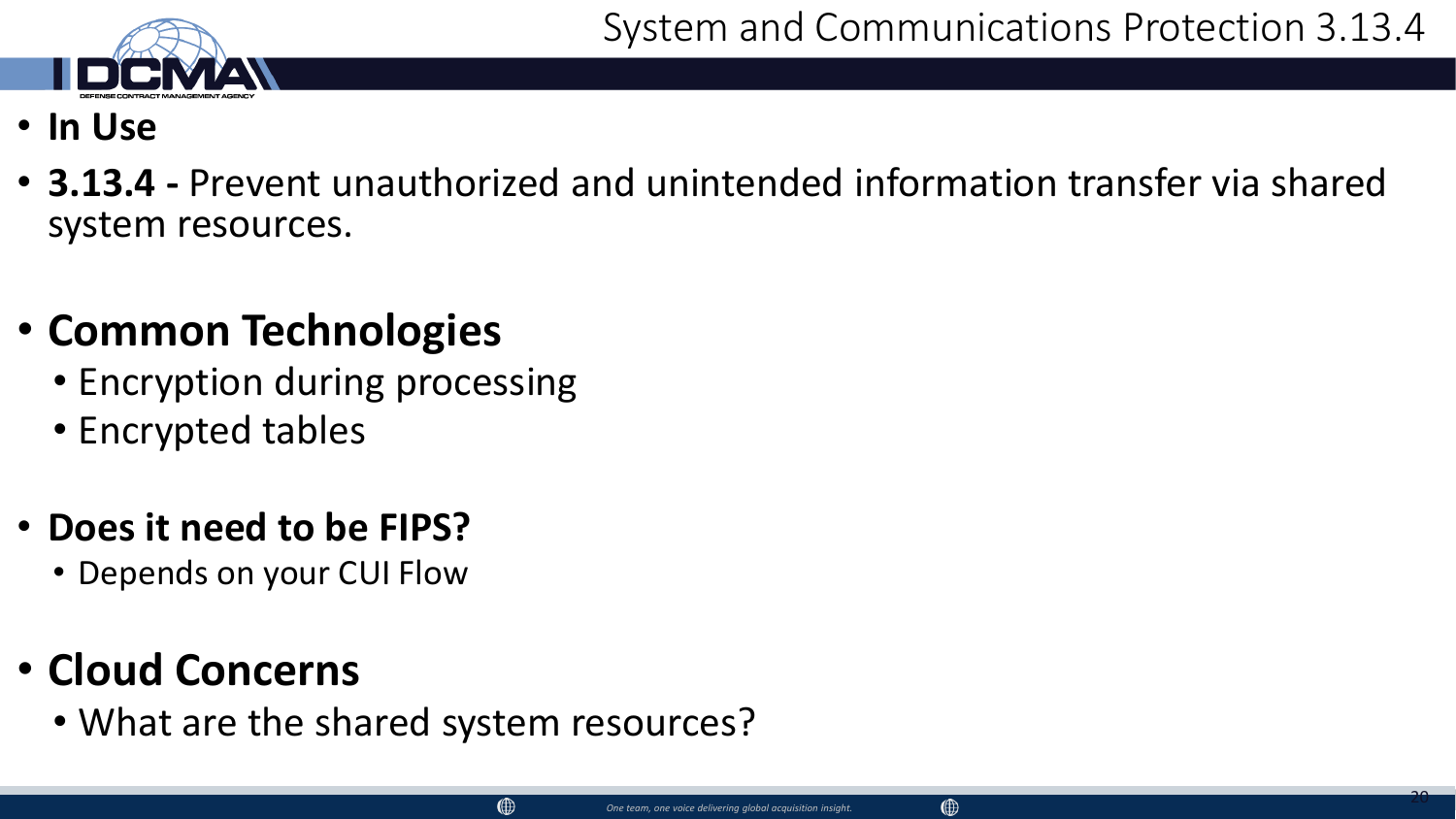

## System and Communications Protection 3.13.8

- **In Transit**
	- **3.13.8-** Implement cryptographic mechanisms to prevent unauthorized disclosure of CUI during transmission unless otherwise protected by alternative physical safeguards.
		- 3.13.8[a] *cryptographic mechanisms intended to prevent unauthorized disclosure of CUI are identified.*
		- 3.13.8[b] *alternative physical safeguards intended to prevent unauthorized disclosure of CUI are identified.*
		- 3.13.8[c] *either cryptographic mechanisms or alternative physical safeguards are implemented to prevent unauthorized disclosure of CUI during transmission.*

#### • **CUI Flow**

• Defines what transportation technologies will have to be FIPS Validates

#### • **Common Technologies**

- HTTPS (TLS)
- PKI
- Physical Controls
- **Does it need to be FIPS?**
	- Yes CUI is involved
- **FAQ**
	- Q72, Q101, Q102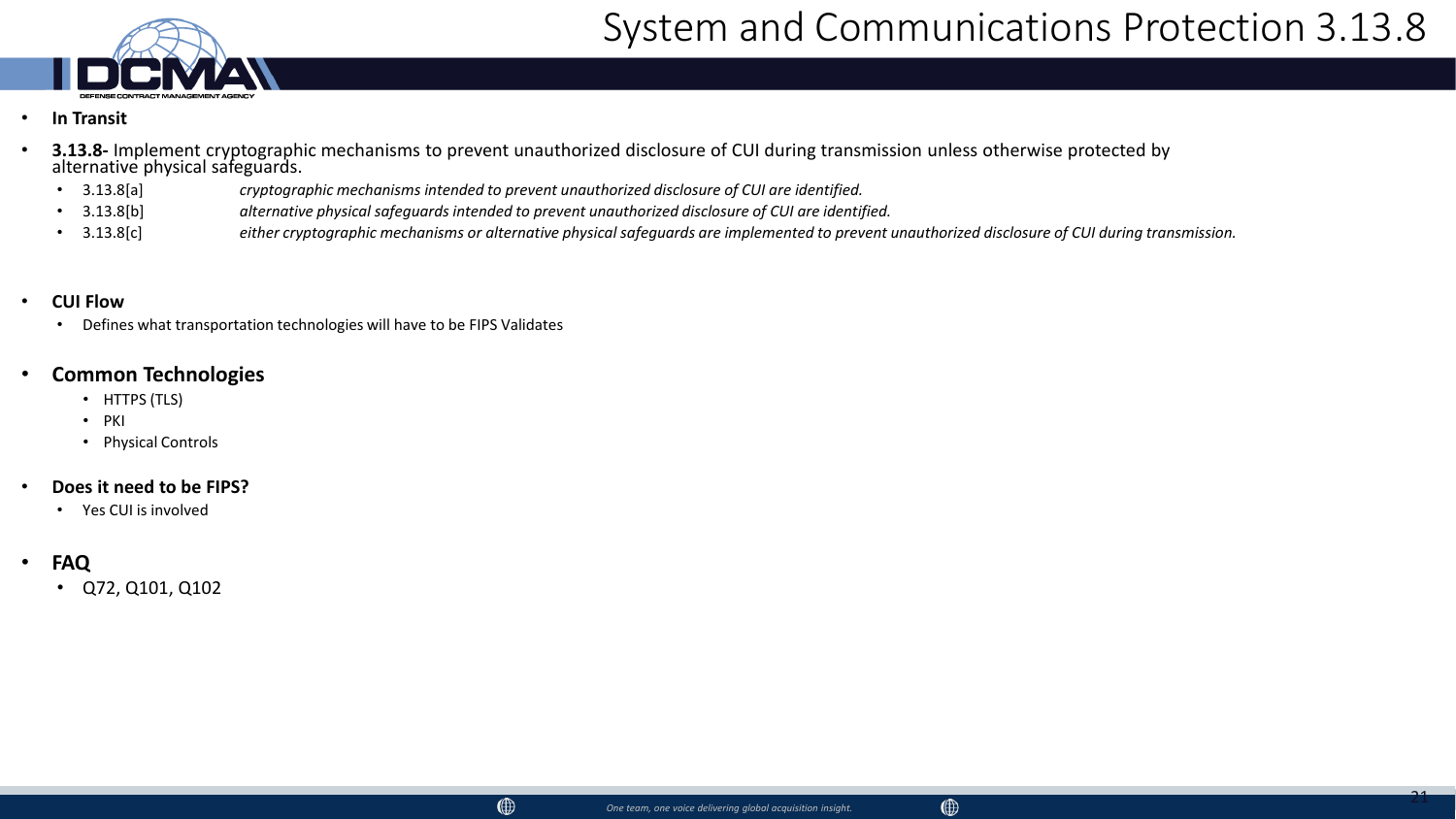

- **In Transit**
- **3.13.10 -** Establish and manage cryptographic keys for cryptography employed in organizational systems.
	- 3.13.10[a] *cryptographic keys are established whenever cryptography is employed.*
	- 3.13.10[b] *cryptographic keys are managed whenever cryptography is employed.*

- Endpoint / Device Encryption Managers
- PKI (Server HTTPS, MFA, Device Auth)
- Commercial Certificate Providers
- DRM

## • **Cloud Concerns**

• Managing Keys for cloud Instance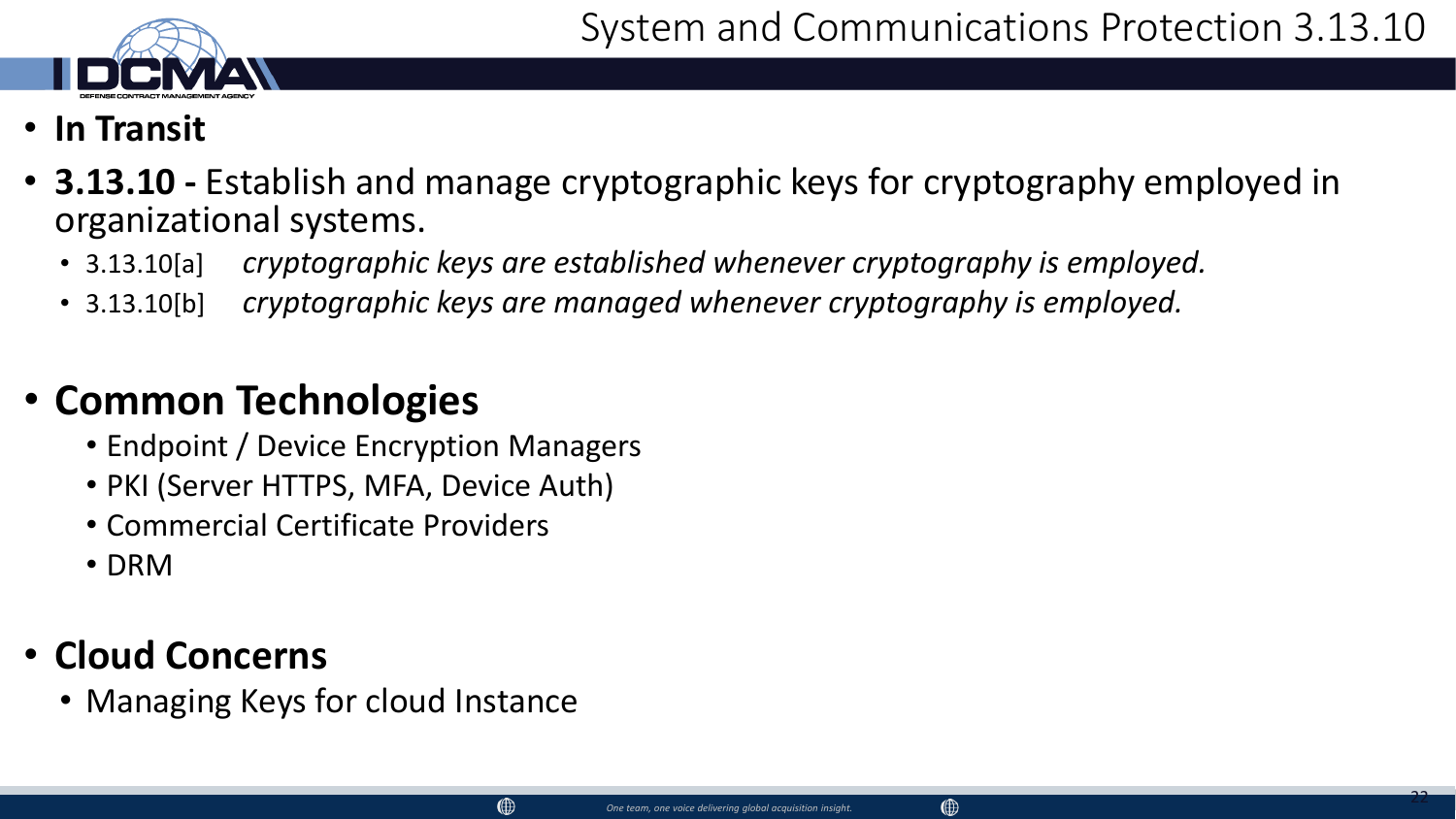

- **In Transit / At Rest**
- **3.13.11 -** Employ FIPS-validated cryptography when used to protect the confidentiality of CUI.
- **[Cryptographic Module Validation Program | CSRC \(nist.gov\)](https://csrc.nist.gov/Projects/cryptographic-module-validation-program/validated-modules/Search)**
- **CUI Flow**
	- Defines what will have to be FIPS Validates

- Endpoint / Device Encryption
- PKI (Server HTTPS, MFA, Device Auth)
- File Encryption (DRM, Manual)
- Removable Media

#### • **Know the difference**

- Validated
- Approved
- **Compliant**
- **FAQ**
	- Q72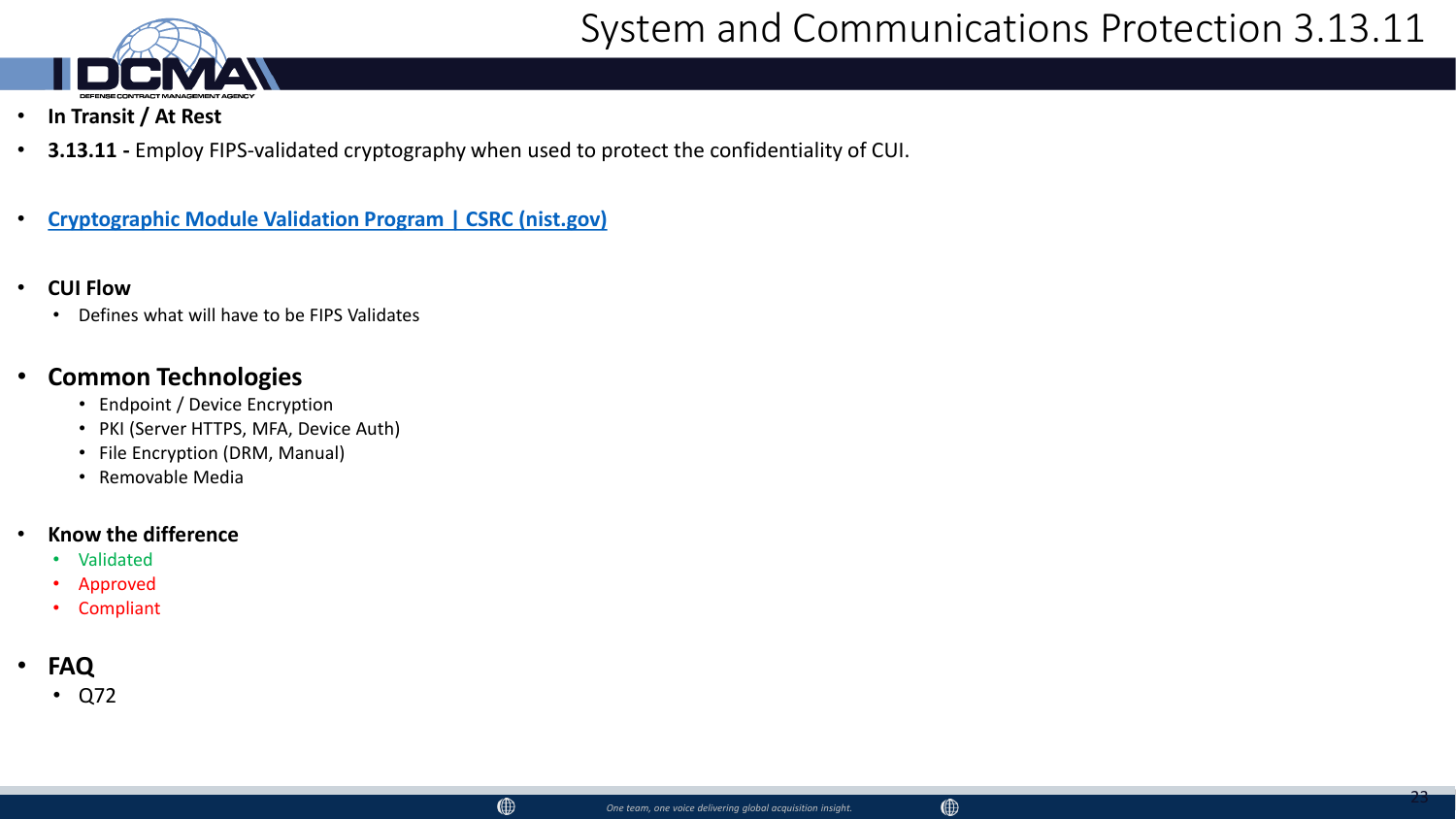- **At Rest**
- **3.13.16 -** Protect the confidentiality of CUI at rest.

 $\circledcirc$ 

- **CUI Flow**
	- Defines what will have to be FIPS Validates

## • **Common Technologies**

- Endpoint / Device Encryption
- File Encryption (DRM, Manual)
- Removable Media
- Backup Media
- Physical Protections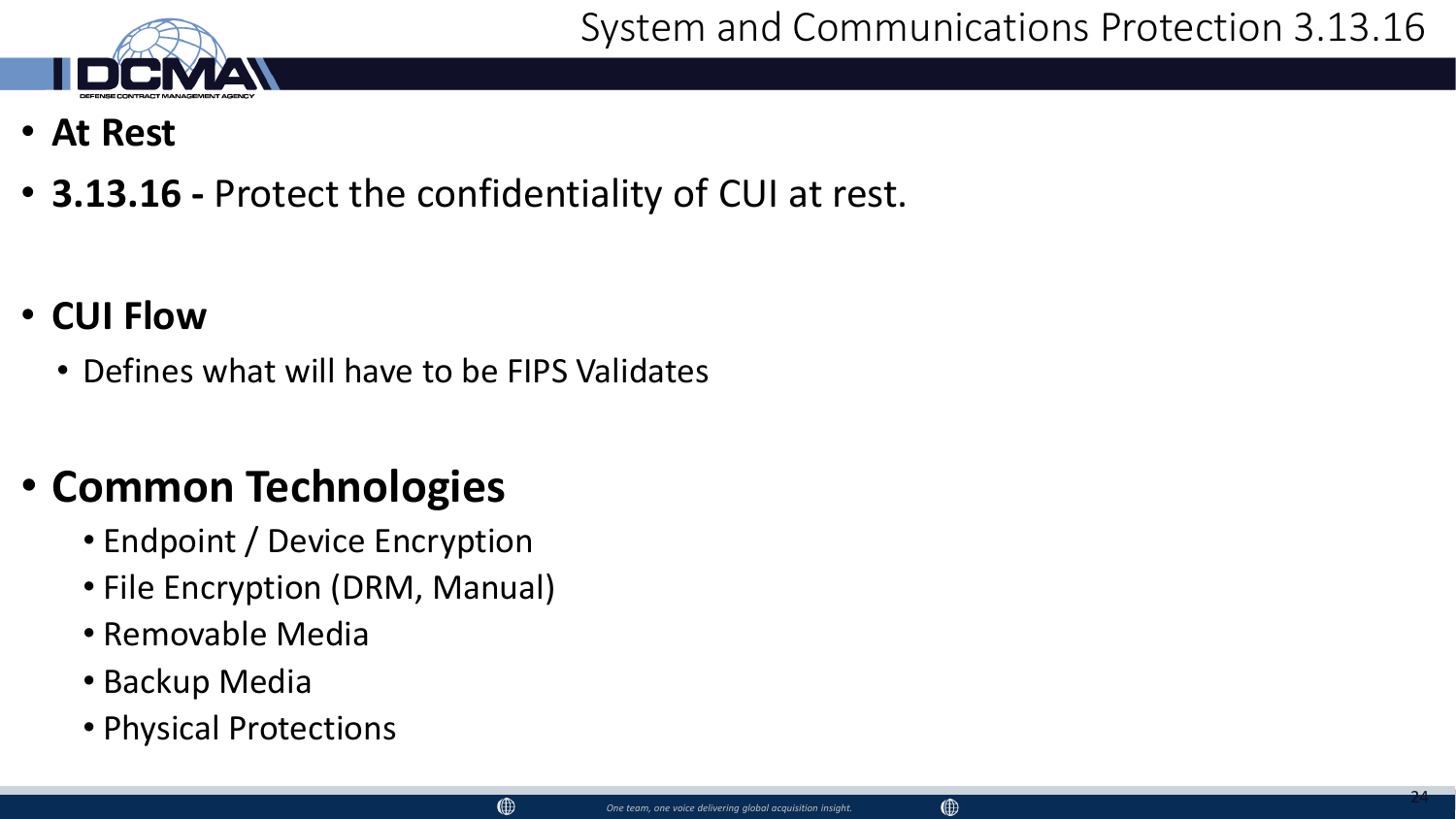







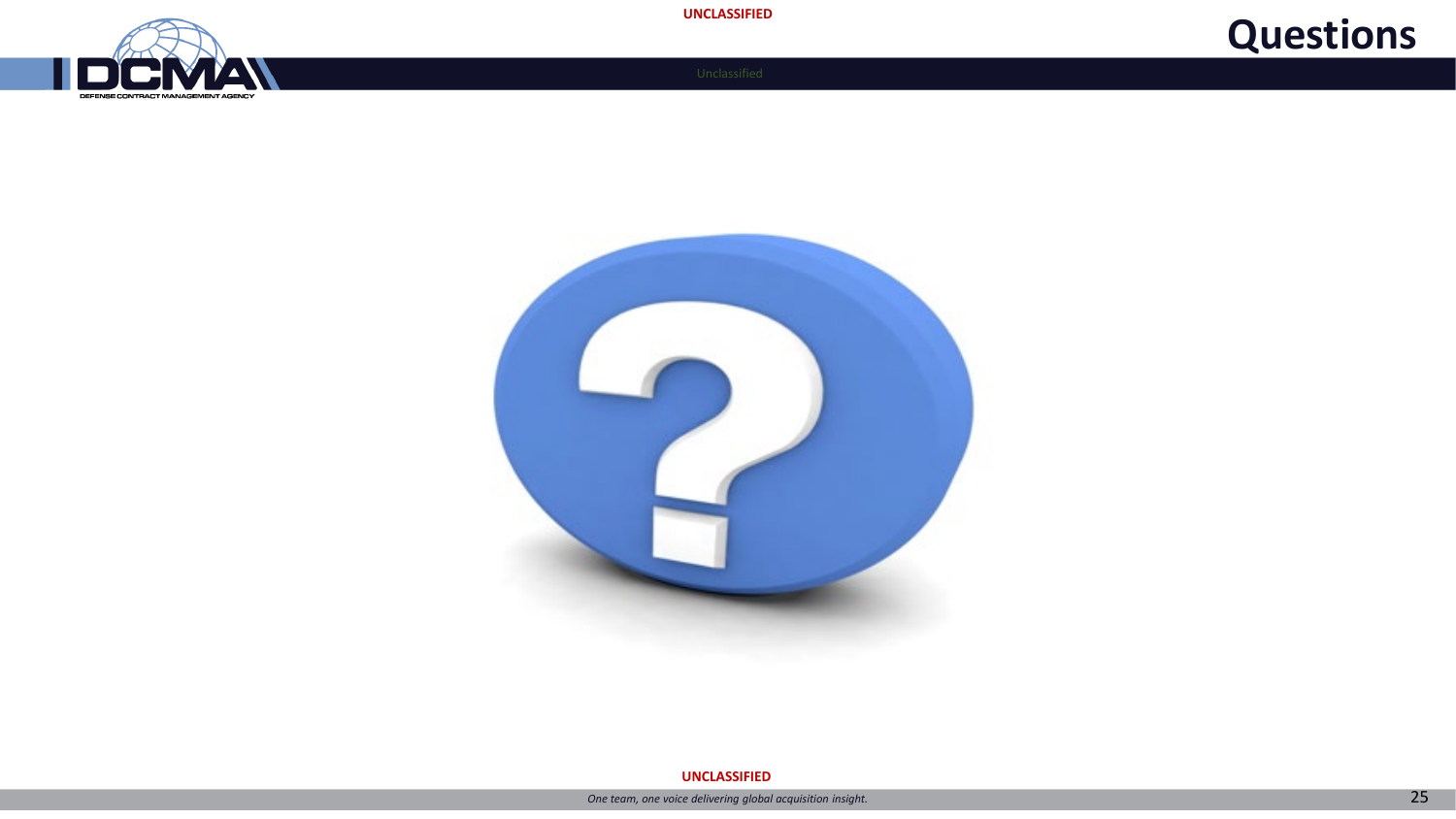

## SUPPLEMENTAL

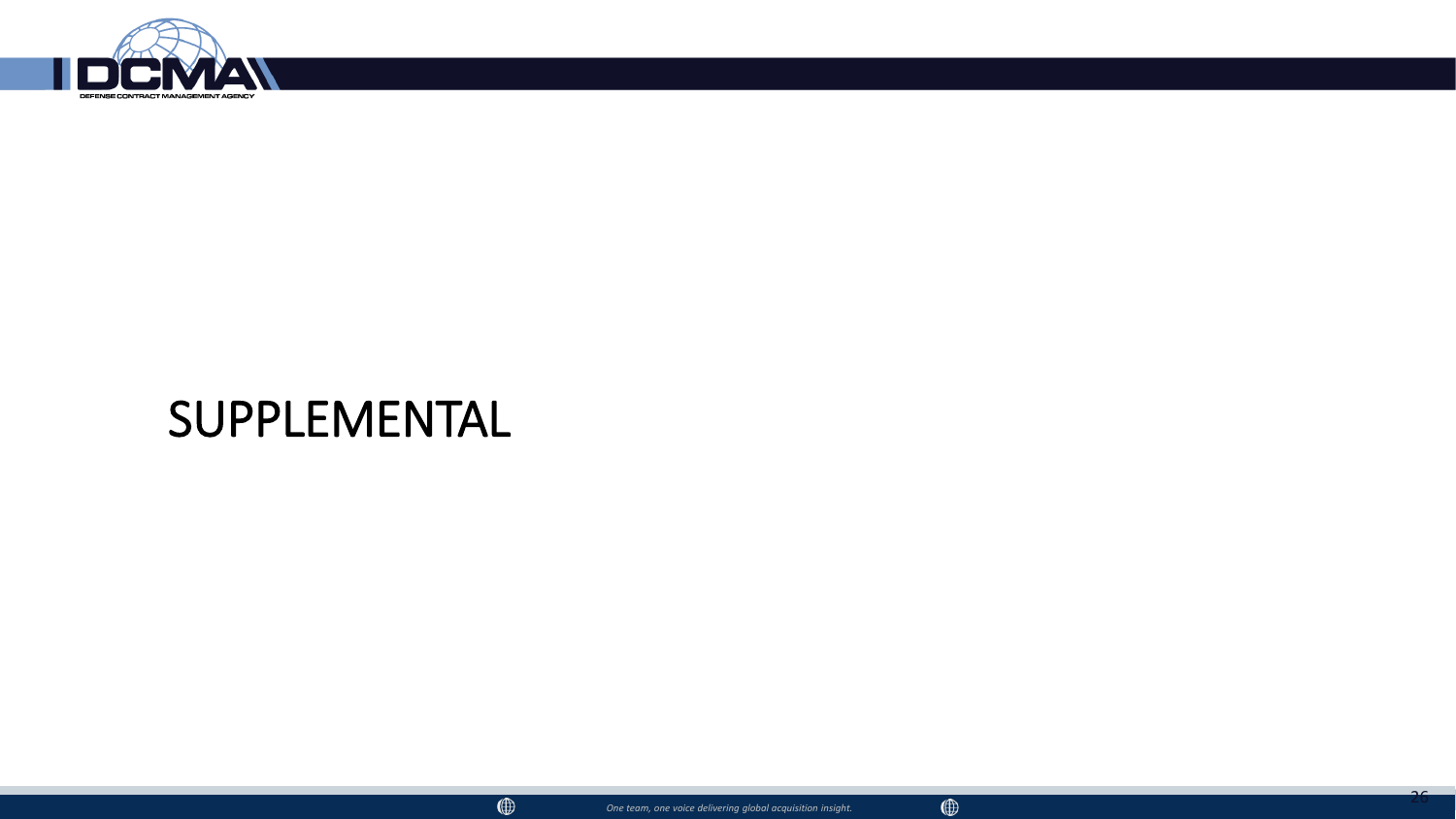



- **Q7: Our Company has outsourced its IT support and systems to a third-party contractor. Are we still responsible for complying with DFARS clause 252.204-7012 and implementing NIST SP 800-171?"**
	- **A7:** Outsourcing your IT to another company does not transfer your DFARS clause 252.204-7012 responsibilities or implementation of NIST SP 800-171 requirements. Your company is responsible and accountable for meeting the contractual obligations with the Government as per the contract. The key to successfully demonstrating compliance with DFARS clause 252.204-7012 and NIST SP 800-171 is having a well written contract with the third-party that describes your requirements, and includes deliverables that meet or exceed requirements to protect DoD CUI. If your IT service support is deemed to be less than or non-compliant with the contract, the company contracting with DoD is ultimately responsible.
- **Q72: Security Requirements 3.1.13, 3.1.17, 3.1.19, 3.13.8, and 3.13.11 – Do all of the 171 security requirements for cryptography have to be FIPS validated, and if so, what does that mean? If the algorithm is FIPS approved, is that sufficient?**
	- A72: Yes, all the NIST SP 800-171 requirements for cryptography used to protect the confidentiality of CUI (or in this case covered defense information) must use FIPS-validated cryptography, which means the cryptographic module has to have been tested and validated to meet FIPS 140-1 or-2 requirements. Simply using an approved algorithm (e.g., FIPS 197 for AES) is not sufficient – the module (software and/or hardware) used to implement the algorithm must be separately validated under FIPS 140. When an application or device allows a choice (by selecting FIPS-mode or not), then the FIPS-mode has been validated under FIPS 140-2, but the other options (non-FIPS) allow certain operations that would not meet the FIPS requirements. More information is available at http://csrc.nist.gov/groups/STM/cmvp/ and http://csrc.nist.gov/groups/STM/cmvp/validation.html. When NIST SP 800-171 requires cryptography, it is to protect the confidentiality of CUI (or in this case covered defense information). Accordingly, FIPS-validated cryptography is required to protect CUI, typically when transmitted or stored outside the protected environment of the covered contractor information system (including wireless/remote access) if not separately protected (e.g., by a protected distribution system). FIPS validated cryptography is required whenever the encryption is required to protect covered defense information in accordance with NIST SP 800-171 or by another contract provision. Encryption used for other purposes, such as within applications or devices within the protected environment of the covered contractor information system, would not need to be FIPS-validated. Note that any separate contract requirement (not currently in NIST SP 800-171) to encrypt data at rest (e.g., PII) within the information system would require use of FIPS validated cryptography.

 $\circledast$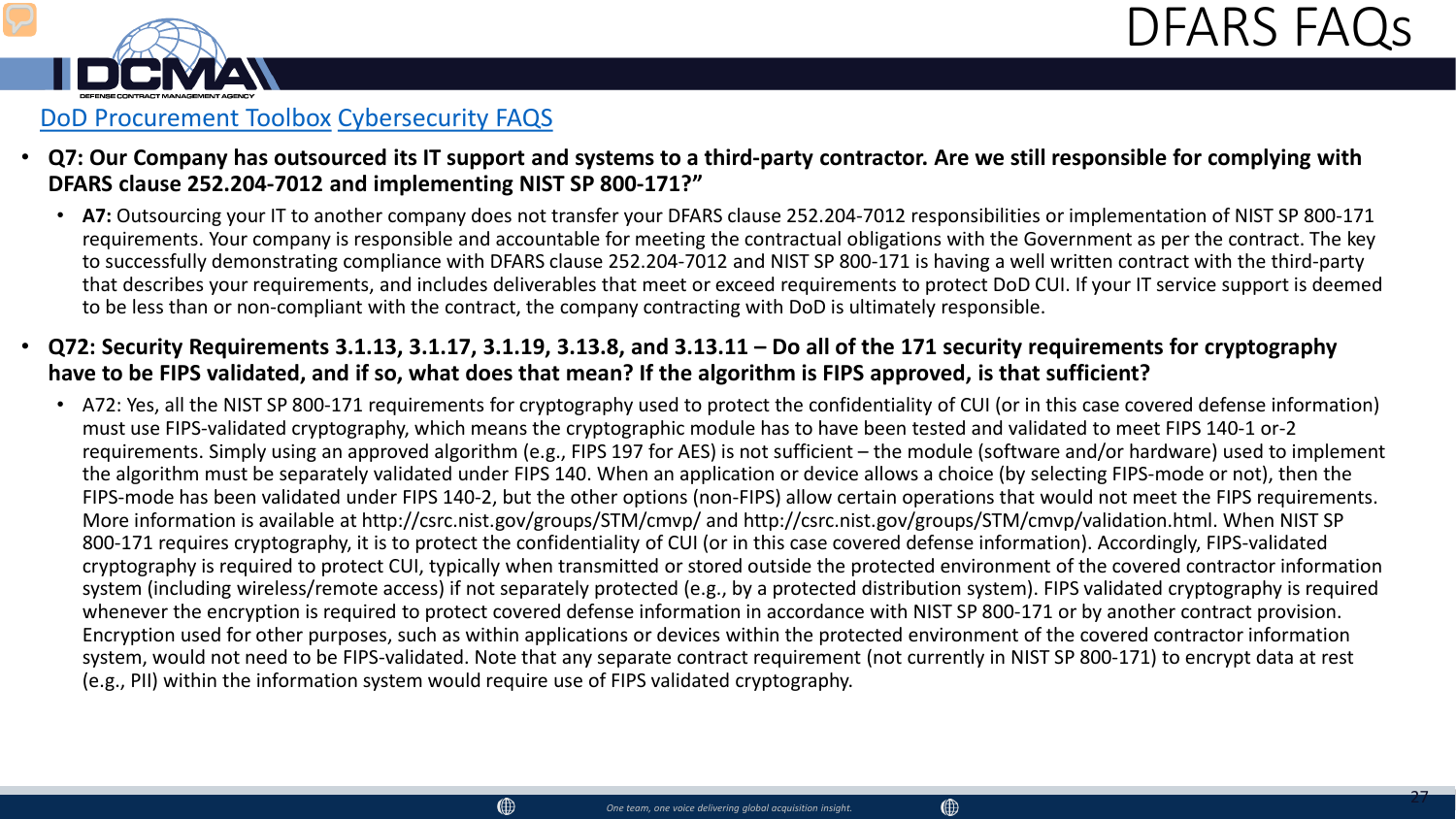



• **Q59: How will the DoD account for the fact that compliance with NIST SP 800-171 is an iterative and ongoing process? The DFARS clause imposing NIST SP 800-171 requires that the entire system be in 100% compliance all the time, a condition that in practice (in industry or Government) is almost never the case. For example:**

**- It is not possible to apply session lock or termination (Requirements 3.1.10/11) to certain computers (e.g., in a production line or medical life-support machines).**

**- Applying a necessary security patch can "invalidate" FIPS validated encryption (Requirement 3.13.11) since the encryption module "with the patch" has not been validated by NIST.**

**- Segments of an information system may be incapable of meeting certain requirements, such as correcting flaws/patching vulnerabilities (Requirement 3.14.1) without disrupting production/operations that may be critical to the customer.**

**- How should a contractor deal with situations such as these?**

A59: The requirement at DFARS clause 252.204-7012 (b)(2)(i) to implement, at a minimum, the security requirements in NIST SP 800-171, is not intended to imply that there will not be situations where elements of the NIST SP 800-171 requirements cannot practically be applied, or when events result in short- or long-term issues that have to be addressed by assessing risk and applying mitigations. The rule allows a contractor to identify situati which a required control might not be necessary or an alternative but equally effective control can be used, and the DoD CIO will determine whether the identified variance is permitted, in accordance with DFARS provision **252.204-7008(c)(2)(i) and (ii) and DFARS clause 252.204-7012(b)(2)(ii).**

In addition, the dynamic nature of cybersecurity threats and vulnerabilities is recognized within the NIST SP 800-171. The contractor should address situations such as those listed above in accordance with the NIST SP 800**security requirements that follow:**

**- 3.11.1, Risk Assessment: Requires the contractor to periodically assess the risk associated with operating information systems processing CUI;**

**- 3.12.1, Security Assessment: Requires the contractor to periodically assess the effectiveness of organizational information systems security controls;**

**- 3.12.2, Security Assessment: Requires the contractor to "develop and implement plans of action designed to correct deficiencies and reduce or eliminate vulnerabilities in organizational information systems;"**

**- 3.12.3, Security Assessment: Monitor security controls in an ongoing basis to ensure the continued effectiveness of the controls;" and**

**- 3.12.4, System security plan: Requires the contractor to "develop, document, and periodically update system security plans that describe system boundaries, system environments of operation, how security requirements are implemented, and the relationships with or connections to other systems."**

**The contractor should address issues, security requirement implementations in progress, special circumstances/enduring exceptions, and any individual, isolated or temporary deficiencies through "plans of action" (as**  described in security requirement 3.12.2) and in the system security plan (as described in security requirement 3.12.4). As provided at 252.204-7012 (b)(3), a system security plan may be used to describe how the system security protections are implemented, any exceptions to the requirements to accommodate special circumstances (e.g., medical devices), any individual, isolated or temporary deficiencies based on an assessed risk or vulnerability per NIST SP 800-171 security requirements 3.11.1, 3.12.1, and 3.12.3, and plans of action as provided by security requirement 3.12.2, to correct deficiencies and reduce or eliminate vulnerabilities identified **through the assessment process. Elements of the security plan may be included with the contractor's technical proposal (and may subsequently be incorporated as part of the contract). These also may inform a discussion of risk between the contractor and requiring activity/program office.**

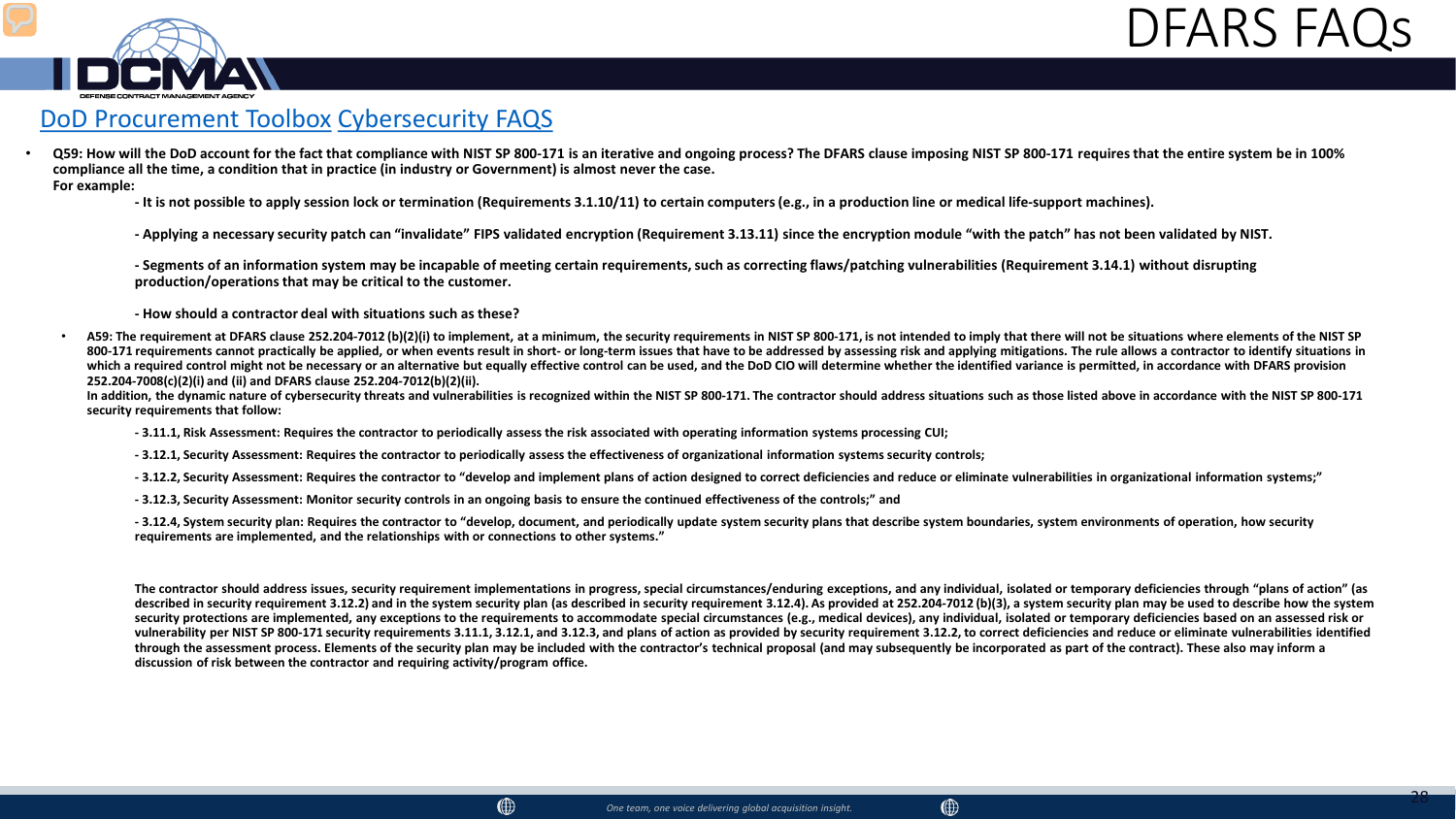



- **Q88: Security Requirement 3.5.10 – Store and transmit only encrypted representations of passwords (in Revision 1, "encrypted representations of passwords" is changed to "cryptographically-protected password)." Is a HASH considered an "encrypted representation" of a password or a cryptographically-protected password?**
	- A88: Yes, the Supplemental Guidance in NIST SP 800-53, Security and Privacy Controls for Federal Information Systems and Organizations, for the related security control IA-5(1) notes that "Encrypted representations of passwords include, for example, encrypted versions of passwords and oneway cryptographic hashes of passwords." Best practice would add a unique "salt" to the password before hashing. This description applies to the use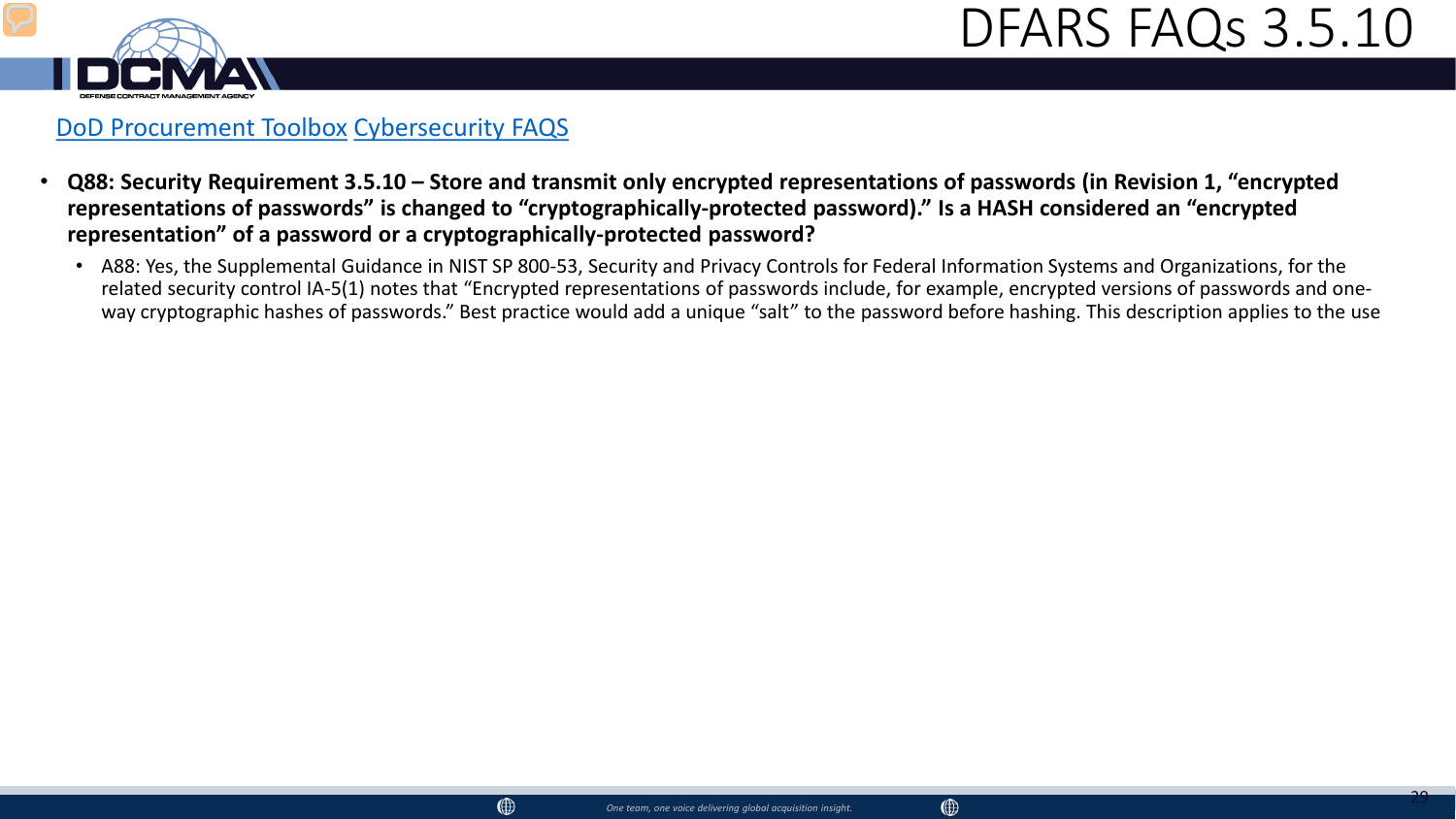## DFARS FAQs 3.13.8



#### [DoD Procurement Toolbox](https://dodprocurementtoolbox.com/faqs/cybersecurity) [Cybersecurity FAQS](https://dodprocurementtoolbox.com/cms/sites/default/files/resources/2021-11/Cyber%20DFARS%20FAQs%20rev%203%20%207.30.2020%20+%20correction%2011.23.2021.pdf)

- **Q101: Security Requirement 3.13.8 – When implementing the requirement to "Implement cryptographic mechanisms to prevent unauthorized disclosure of CUI during transmission unless otherwise protected by alternative physical safeguards," is encryption required for a Multiprotocol Label Switching (MPLS) private network (thus an extension of a local network) but it is multi-tenant protected by VLANs?**
	- A101: Encryption, though preferred, is not required if using common-carrier provided MPLS, as the MPLS separation provides sufficient protection without encryption.
- **Q102: Security Requirement 3.13.8 – Can Transport Layer Security (TLS) protocol be used to protect CUI during transmission over the Internet?**
	- A102: Yes, TLS can be used. The current version of TLS (TLS 1.2) is preferred. If earlier versions must be used to interact with certain organizations, the servers shall not support Secure Sockets Layer (SSL) version 3.0 or earlier. The cryptographic module used by the server and client must be a FIPS 140-validated cryptographic module. All cryptographic algorithms that are included in the configured cipher suites must be within the scope of the validation, as well as the random number generator. For further information see NIST SP 800-52, Rev 1, Guidelines for the Selection, Configuration, and Use of Transport Layer Security (TLS) Implementations, April 2014.
- **Q103: Regarding security requirement 3.13.8– How is CUI to be protected when transmitted over Common Carrier telecommunications lines/Plain Old Telephone Service (POTS)?**
	- A103: Common Carrier telecommunications circuits or Plain Old Telephone Service (POTS) would not normally be considered part of the information system processing CUI. Data traversing Common Carrier systems should be separately encrypted per 3.13.8. Contracts with Common Carriers to provide telecommunications services may include DFARS clause 252.204-7012, but should not be interpreted to imply the Common Carrier telecommunications systems themselves have to meet the DFARS requirements. Data transmission of CUI transmitted over standard telephone dialup service (POTS) similarly should be separately encrypted as no protection is expected to be provided by the telephone system. Voice communication of CUI over the telephone is not addressed by NIST SP 800-171 or by DFARS clause 252.204-7012.

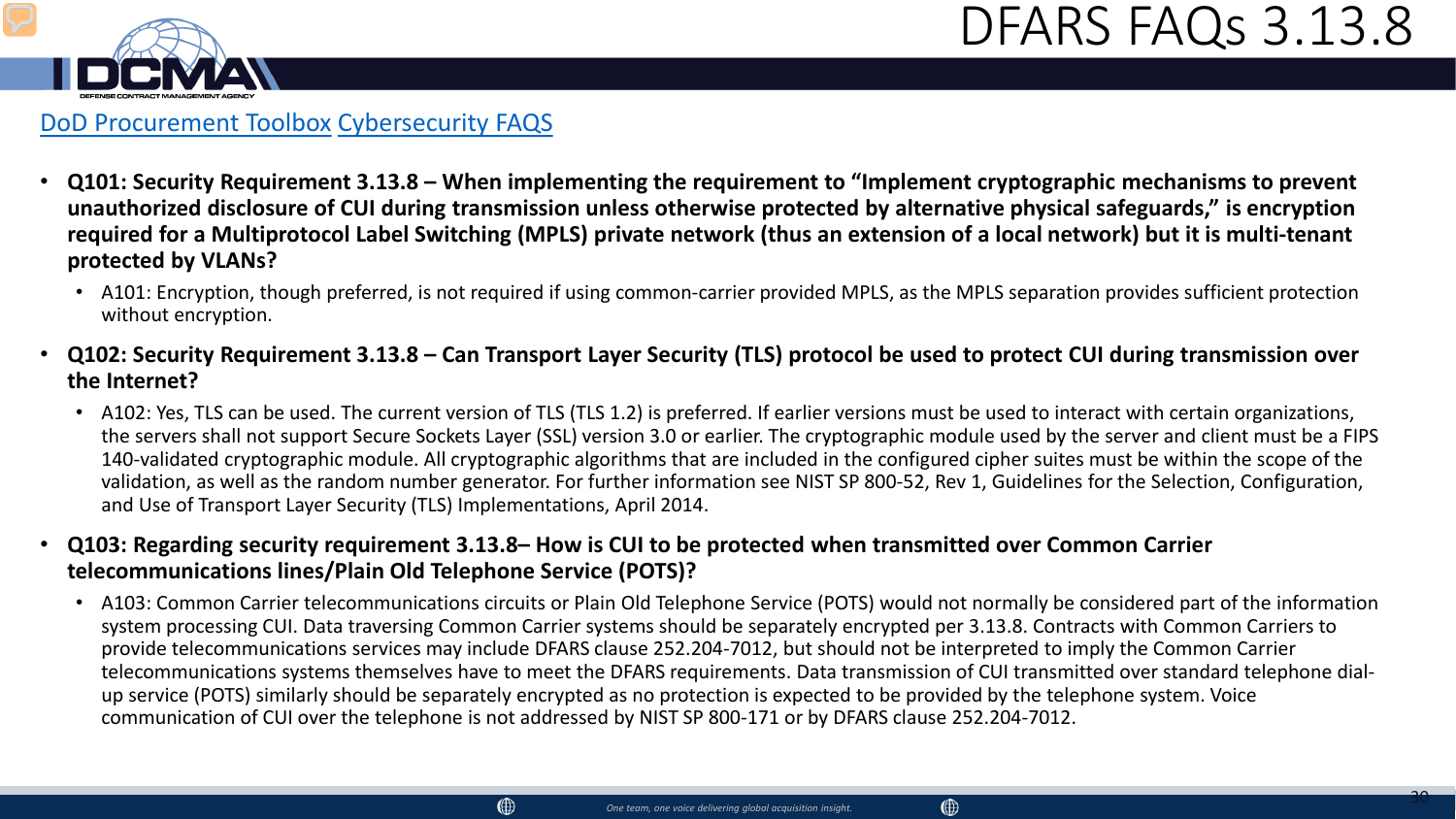



- **Q105: Security Requirement 3.13.16 – Protect the Confidentiality of CUI at rest. Can CUI be stored at rest in any non-mobile device or data center, unencrypted, as long as it is protected by other approved logical or physical methods?** 
	- A105: Yes, the mapped NIST SP 800-53, Security and Privacy Controls for Federal Information Systems and Organizations, control (SC-8), notes that this requirement is to protect the confidentiality of CUI information at rest when it is located on storage devices as specific components of information systems and that "organizations may employ different mechanisms to achieve confidentiality protection, including the use of